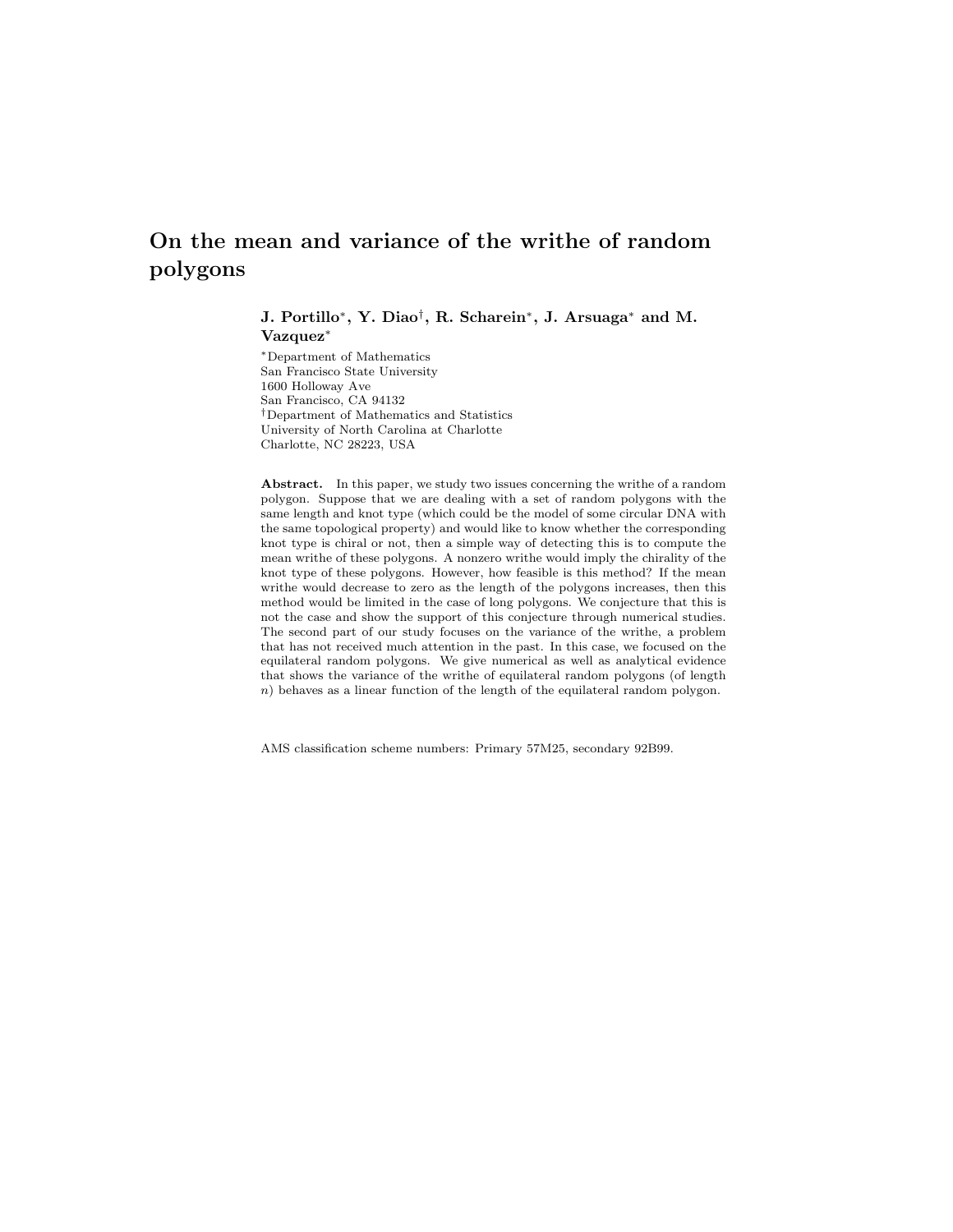#### 1. Introduction

Polymer scientists had long suspected that the topological entanglement of long polymer chains would play an important role in the physical sciences. They even conjectured that in long polymer chains knots would occur with almost sure certainty (the Frisch-Wasserman-Delbrück Conjecture  $[11, 20]$ ). This conjecture was proved under several polymer models [13, 17, 34, 47] and verified experimentally on randomly circularized DNA chains [4, 30, 37, 40].

How a circular DNA molecule is knotted and to what extent it is topologically entangled is an important question in the study of the DNA because it helps characterize biochemical processes. Examples include the binding and action of sitespecific recombinases (reviewed in [46]), the action of topoisomerases (e.g. [38, 49]), the packing of DNA in certain bacteriophages [3, 5, 31].

In theory, the knot type (and complexity) of a circular DNA can be rigorously determined [1, 8, 10, 26]. But in the case of DNA such information is sometimes not easy to retrieve. In particular if the circular DNA molecule is long. One thus turns to measures that can be obtained without such rigor (hence are easier to obtain experimentally) and yet still can be used to detect the average overall knot complexity of the circular DNA family being studied. For example, the mean average crossing number (ACN) is a measure that can be detected experimentally [29, 42, 48] and from which a number of theoretical properties are known [2, 14, 15, 18, 41]. In this paper, we are interested on a different measure , also motivated by biological problems, called the writhe.

The writhe is a measure of the chirality of the DNA molecule and is essential to the maintenance of the chromosome [36]. On unknotted plasmids the writhe is a direct measure of the degree of supercoiling of the molecule. The situation is less understood when the DNA is knotted nevertheless it is believed to be closely linked to the biological activity of certain enzymes such as condensins [24, 45] and topoisomerases [44] or to DNA packing [5]. The writhe of random polymer models has also been studied under different settings [16, 21, 22, 27, 28, 32, 33] and topological invariants to predict the writhe have ben proposed [9] . Mathematically speaking the writhe is similar to the ACN in terms of the definition and easiness of computation. Here one assigns each crossing in a knot projection diagram a  $\pm 1$  according to a right hand rule, and considers the summation of these signs averaged over all possible projections of the knot, the measure so obtained is defined as the writhe of the knot. So in some sense one could think of the writhe of a knot as the signed generalization of the ACN. Like the ACN, the writhe of a knot is not a knot invariant, but is a measure that reflects geometrical and topological aspects of the knot. However, in general, the writhe contains more topological information than the ACN. For example, the mean ACN of all polygons with the same knot type and length (which is likely to be a large positive number if the polygons are long) cannot tell us whether the polygons are knotted (much less how complicated the knots are), yet a nonzero mean writhe over an ensemble of polygons of the same length and knot type would indicate that the knot type of these polygons is nontrivial and is in fact chiral.

In this paper, we will focus on two issues regarding the writhe of random polygons that have not been addressed previously. One question concerns the behavior of the mean writhe as the function of the length of the polygons, when the random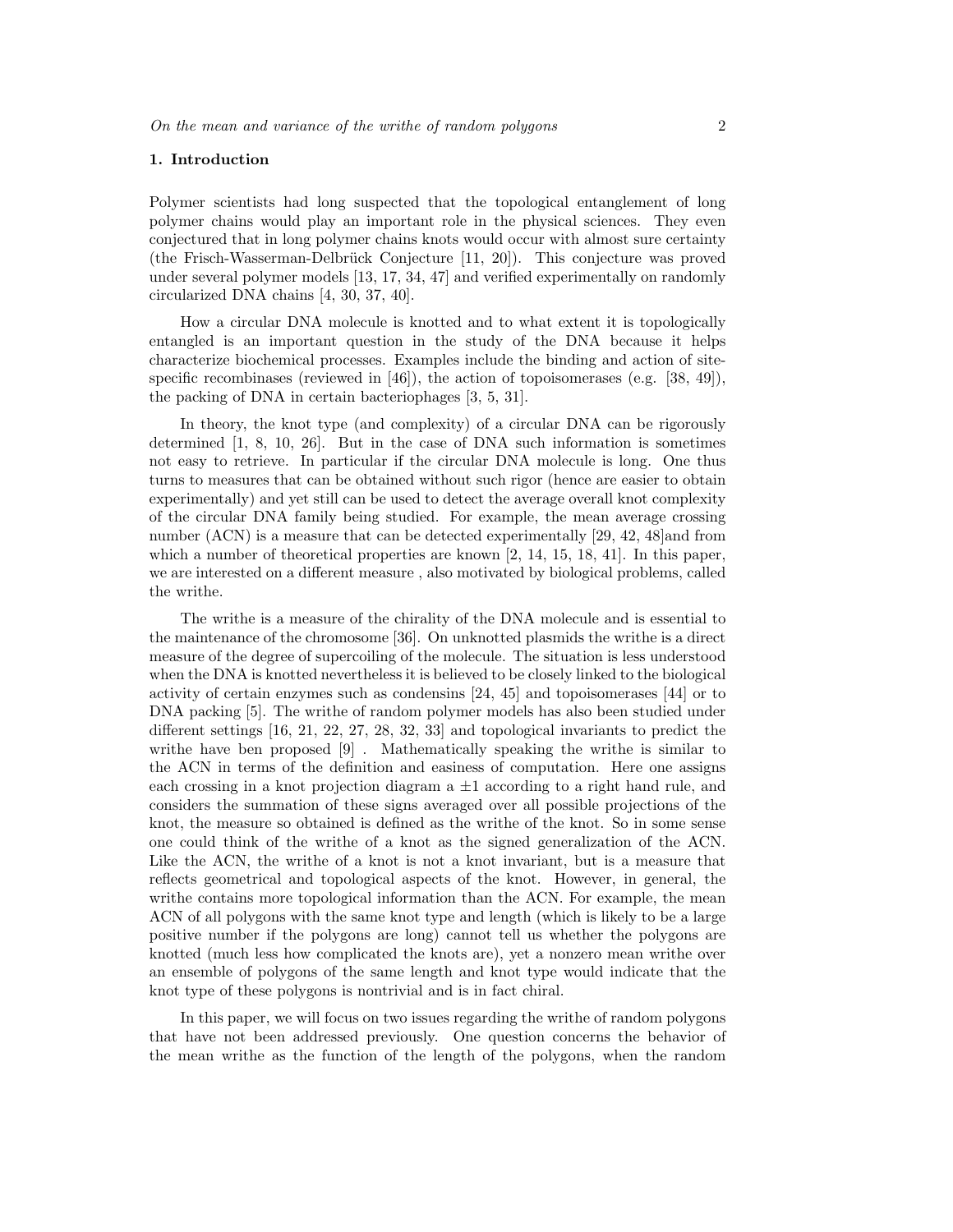polygons are sampled from the ensemble of polygons of the same length and knot type. The motivation for studying this problem is the following. Assume that we are studying a sample of knotted DNA in which all molecules have the same unknown knot type. Then if one could estimate the population's writhe then it would be possible to estimate the knot type and its chirality provided that a correspondence between the writhe and the knot type has been established (knowing in advance that different knot populations may have the same writhe). Here we use computer simulations of random polygons to establish such correspondence between knots up to eight crossings and the mean write of such population. We conjecture that if the writhe of an "ideal knot" (with knot type K) is a nonzero constant  $w_K$ , then the mean writhe of the random polygons with knot type  $K$  and length n would approach to a constant that is close to  $w_K$  as n goes to infinity. The concept of ideal knot can be found in the various articles collected in [43]. However our definition of the ideal knot in this paper will be slightly different. To check the plausibility of this conjecture, one would need to be able to sample large random polygons of a given knot type effectively. Unfortunately this is not feasible for most random polygon models commonly used and our study of this problem is thus limited to the self-avoiding polygons on the cubic lattice, where such a random polygon generating algorithm already exists.

The second question that we address in this paper concerns the variance of the writhe (when the writhe of a random polygon is treated as a random variable). This problem is motivated by computer simulations of DNA packing in bacteriophages that suggest that the DNA molecule inside the baceriophage capsid is chirally organized [5]. In this and other studies [6, 7, 35] simulations of random polygons biased by the writhe were performed in order to establish the interplay between the values of the writhe and the knotting probability and distribution. However these simulations were performed without an estimation of the variance of the writhe. It is known that the mean writhe of all random polygons (regardless of which model is used, so long as the model is not biased toward any particular configuration) of the same length is zero (by way of a symmetry argument). In the case of lattice polygons, it has been shown in [22] that the mean absolute writhe is bounded below by  $O(\sqrt{n})$  where n is the length of the polygons and similar observations have been made for the wormlike chain [25]. In the case of uniform random polygons bounded in a fixed volume, it has been shown that the mean squared writhe behaves as  $O(n^2)$ , where n is the number of edges of the random polygons [33]. However, there has not been any specific study on the variance of writhe in the case of equilateral random polygons. This is an important question since the equilateral random polygon is a useful model in many applications. For example, it is used to model a relaxed circular DNA and to model a ring polymer in dilute solution. In order to use the mean writhe of the equilateral polygons (with fixed knot type and length) to detect the chirality of these polygons, one needs to use sample data to make inference on these mean writhe values. Understanding the behavior of the variance of the writhe in general would certainly be helpful in making the inference more powerful.

The paper is organized as follows. In the next section (section 2), we give a brief introduction to key concepts and terms in knot theory. In Section 3, we present the results of our numerical study on the mean writhe of lattice polygons with fixed knot type. In Section 4, we discuss the equilateral random polygon. We formulate the variance of the writhe by treating the writhe as a random variable. We show that the variance of the writhe is equivalent to the mean squared writhe. Some analytical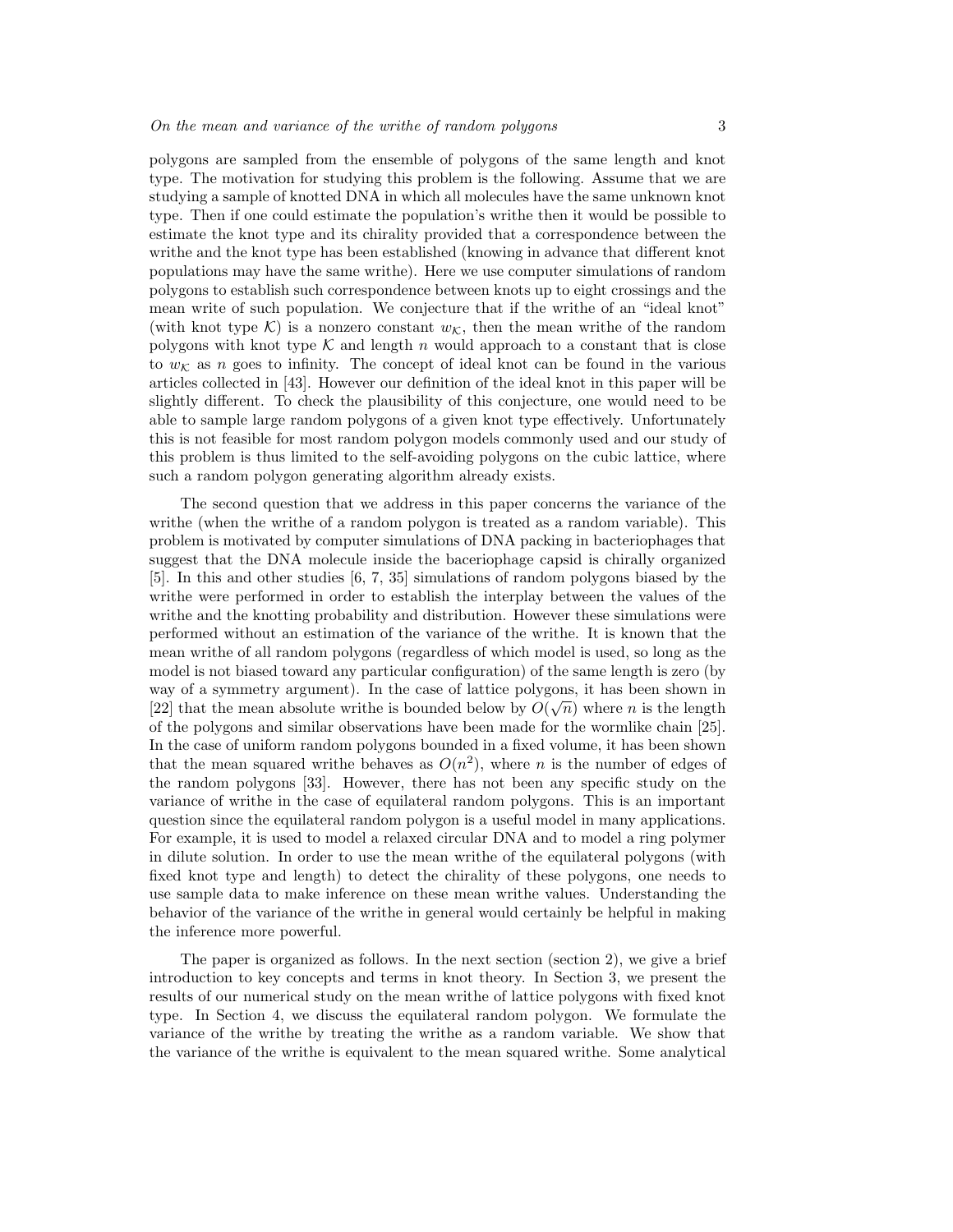discussions will follow, from which we conjecture that the variance of the writhe (of all equilateral random polygons of length n) behaves as  $O(n)$ , where n is the length of the polygon. The paper is concluded in Section 5 with some discussions on the findings and some questions for future study.

## 2. Basic concepts and terminology of Knot Theory

Our discussion of basic knot theory in this section is quite informal (emphasizing intuition over rigor). If so wish, a reader may want to check out details and precise definitions in a standard text in knot theory, see for example [1, 8, 10].

Throughout this paper, a knot means a simple closed curve in the 3-dimensional space. Two knots  $K_1$  and  $K_2$  are topologically equivalent if one can be continuously deformed into the other without self intersection. The collection of all knots that are topologically equivalent is called a knot type.

For a fixed knot  $K$ , a knot diagram of K is the projection of K (as a space curve) onto a plane. Such a projection is regular if no more than two segments of K cross at any point in the projection. The number of self intersection points (crossing points) in a knot diagram is called the crossing number of that diagram. Apparently, such a number not only depends on the knot type of  $K$ , it also depends on the geometrical shape of  $K$  and the projection direction chosen. The minimal number of crossings in all regular projections of all simple closed curves having the same knot type as K is called the *crossing number* of the knot K and is denoted by  $Cr(K)$ . By this definition, if  $K_1$  and  $K_2$  are of the same knot type, then we have  $Cr(K_1) = Cr(K_2)$ . Furthermore, it may be the case that for a fixed embedding of  $K$  none of its regular projections has crossing number  $Cr(K)$ .

If we assign a fixed embedding K of knot type  $\mathcal K$  an orientation, then this orientation allows us to assign a  $\pm 1$  at each crossing in a diagram D of K using the right hand rule as shown in Figure 1.



Figure 1. A positive and a negative crossing.

The *writhe* of the diagram D is the sum of these signed crossing numbers and is denoted by  $w_D$ . The average of  $w_D$  over all possible projections of K is defined as the written of K and will be written as  $w(K)$ . In general, the writhe of a knot K largely depends on the geometry of  $K$  and is not a knot invariant. However, if  $K$ is an alternating knot, then  $w_D$  is invariant among all reduced alternating diagrams having the same knot type as that of  $K$  (though that is a concept not needed in this paper). Note that the writhe of a knot diagram is independent of the orientation of the knot chosen. However, a knot diagram and its mirror image have opposite writhe,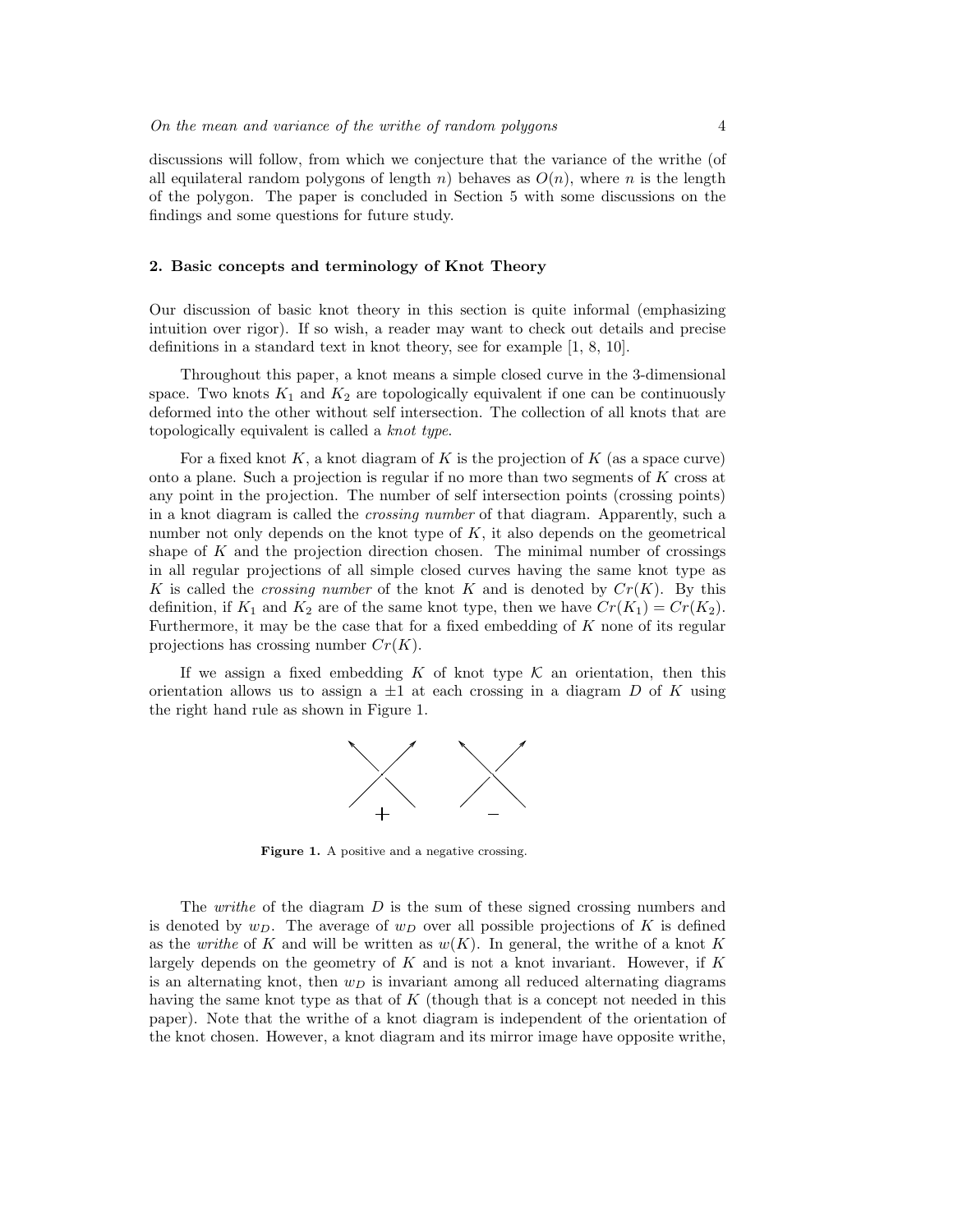as one can tell by realizing that the mirror image of a crossing and the crossing itself are related as the two crossings shown in Figure 1.

Given a knot  $K$  as a space curve, one can estimates its writhe by taking various projections of  $K$  and average the writhes of these projections. Alternatively, one can use the following Gaussian integral formula to compute the writhe directly:

$$
w(K) = \frac{1}{2\pi} \int_K \int_K \frac{(\dot{\gamma}(t), \dot{\gamma}(s), \gamma(t) - \gamma(s))}{|\gamma_1(t) - \gamma_2(s)|^3} dt ds,
$$
\n(1)

where  $\gamma$  is the arclength parameterization of K and  $(\dot{\gamma}(t), \dot{\gamma}(s), \gamma(t)-\gamma(s))$  is the triple scalar product of  $\dot{\gamma}(t)$ ,  $\dot{\gamma}(s)$ , and  $\gamma(t) - \gamma(s)$ .

If a knot  $K$  is topologically equivalent to its mirror image, then  $K$  is said to be achiral. Otherwise we say that K is chiral. If K is chiral, then for any  $K'$  that is equivalent to  $K, K'$  is also chiral. The mean writhe is a good measure in detecting the chirality of the knot type of random polygons as stated in the following lemma.

**Lemma 1** Let  $P(K, n)$  be the set of all polygons of length n and of knot type K, here the polygons can be the self-avoiding polygons on the simple cubic lattice, the equilateral random polygons, the Gaussian random polygons, the uniform random polygons or any other random polygons that do not favor any polygon over its mirror image. If the mean writhe of the polygons from  $P(K, n)$  is nonzero, then K is a nontrivial knot and is in fact chiral.

Proof. This is rather obvious: if  $K$  is achiral (which would include the trivial knot), then for each realization of a nonzero writhe value by a polygon, there is a writhe value of the opposite sign by the mirror image of the polygon (since the mirror image of the polygon is also in  $P(\mathcal{K}, n)$  given that K is achiral). Thus the mean writhe is zero.

A key issue in knot theory (as well as in this paper) is how to identify different knots. In this paper we will use the various knot invariant polynomials for this purpose . A knot invariant polynomial can be computed from any knot projection and is invariant so long as the projections represent the same knot type. The Jones Polynomial, the Alexander polynomial and the HOMFLY polynomial are a few of the well known and commonly used knot polynomials. We will not go into the details about how these polynomials are defined and computed. The Interested reader may refer to a standard knot text such as [1, 8, 10]. Each of these polynomials has its own strength and weakness. For example, the Alexander polynomial is reasonably good at distinguishing knots and links while the HOMFLY polynomial unambiguously distinguishes most knots with 9 or fewer crossings.

# 3. The mean writhe of lattice polygons with fixed knot types

In this section, we explore the mean writhe of random polygons with a fixed knot type. In order to carry out a numerical study with significant results, we would need to generate large sample of random polygons with fixed knot types and of various lengths. Unfortunately, there are no known fast algorithms that would allow us to generate such data for the off lattice random polygons. Luckily, for the lattice polygons, there is a well known and fast algorithm called the BFACF algorithm [23].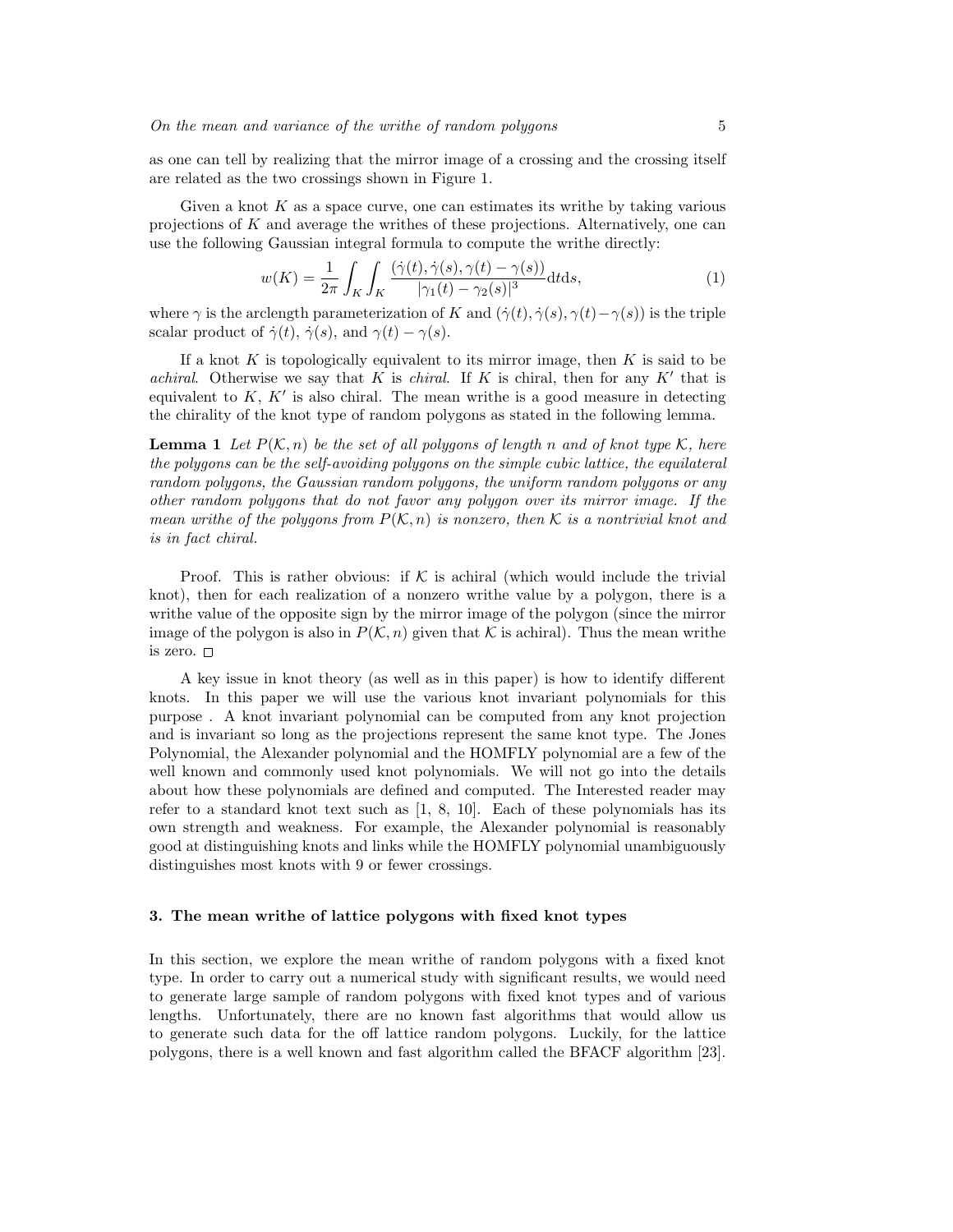The BFACF algorithm starts with a lattice polygon of any given knot type and then samples various lattice polygons without changing the knot type.

In this study we computed the mean writhe for all knot types up to 8 crossings and for polygons of lengths 75, 100, 150 and 200. For chiral knots, our numerical studies include the two knots that are mirror images of each other. For achiral knots, even though it is expected that the mean writhe is zero, we computed their mean writhe as well, so as to show how good our numerical estimates are in general. For each given knot type, we collected 5000 lattice polygons each with length 75, 100, 150 and 200. The results are summarized in Table 1, where the error bar is set at the 99% confidence level.

Table 1: The mean writhe of self-avoiding polygons on the cubic lattice of fixed knot types at lengths 75, 100, 150 and 200. A <sup>∗</sup> indicates the mirror image of the corresponding knot type. A knot type without a corresponding mirror image counterpart implies that it is achiral.

| К                | 75                         | 100              | 150              | 200              |
|------------------|----------------------------|------------------|------------------|------------------|
| $\overline{3_1}$ | $\overline{3.45 \pm 0.04}$ | $3.52 \pm 0.05$  | $3.45 \pm 0.04$  | $3.48 \pm 0.07$  |
| $3^*_1$          | $-3.45 \pm 0.04$           | $-3.45 \pm 0.05$ | $-3.45 \pm 0.04$ | $-3.43 \pm 0.07$ |
| 4 <sub>1</sub>   | $0.006 \pm 0.03$           | $0.00 \pm 0.04$  | $0.01 \pm 0.03$  | $0.03 \pm 0.07$  |
| 5 <sub>1</sub>   | $6.32 \pm 0.03$            | $6.33 \pm 0.04$  | $6.32 \pm 0.03$  | $6.28 \pm 0.07$  |
| $5^*_1$          | $-6.32 \pm 0.03$           | $-6.30 \pm 0.04$ | $-6.32 \pm 0.03$ | $-6.30 \pm 0.07$ |
| 5 <sub>2</sub>   | $4.57 \pm 0.03$            | $4.58 \pm 0.04$  | $4.57 \pm 0.03$  | $4.62 \pm 0.07$  |
| $5^\ast_2$       | $-4.56 \pm 0.03$           | $-4.58 \pm 0.04$ | $-4.56 \pm 0.03$ | $-4.59 \pm 0.07$ |
| 6 <sub>1</sub>   | $1.17 \pm 0.03$            | $1.19 \pm 0.04$  | $1.17 \pm 0.03$  | $1.20 \pm 0.07$  |
| $6_1^*$          | $-1.17 \pm 0.03$           | $-1.20\pm0.04$   | $-1.17 \pm 0.03$ | $-1.23\pm0.07$   |
| 6 <sub>2</sub>   | $2.89 \pm 0.03$            | $2.87 \pm 0.04$  | $2.89 \pm 0.03$  | $2.85 \pm 0.07$  |
| $6^*_2$          | $-2.89 \pm 0.03$           | $-2.89 \pm 0.04$ | $-2.89 \pm 0.03$ | $-2.84 \pm 0.07$ |
| 6 <sub>3</sub>   | $-0.01 \pm 0.03$           | $-0.01 \pm 0.04$ | $-0.01 \pm 0.03$ | $0.03 \pm 0.07$  |
| $6c_1$           | $6.96 \pm 0.03$            | $6.96 \pm 0.04$  | $6.96 \pm 0.03$  | $6.93 \pm 0.07$  |
| $6c_{1}^{*}$     | $-6.96 \pm 0.03$           | $-6.95 \pm 0.04$ | $-6.96 \pm 0.03$ | $-6.89 \pm 0.07$ |
| $6c_2$           | $-0.01 \pm 0.03$           | $0.02 \pm 0.04$  | $-0.01 \pm 0.03$ | $0.03 \pm 0.07$  |
| 7 <sub>1</sub>   | $9.16 \pm 0.03$            | $9.13 \pm 0.04$  | $9.16 \pm 0.03$  | $9.09 \pm 0.06$  |
| $7^\ast_1$       | $-9.15 \pm 0.03$           | $-9.16 \pm 0.04$ | $-9.15 \pm 0.03$ | $-9.05 \pm 0.06$ |
| $\mathbf{7}_2$   | $5.77 \pm 0.03$            | $5.78 \pm 0.04$  | $5.77 \pm 0.03$  | $5.80 \pm 0.06$  |
| $7^\ast_2$       | $-5.75 \pm 0.03$           | $-5.79 \pm 0.04$ | $-5.75 \pm 0.03$ | $-5.82 \pm 0.06$ |
| $\mathbf{7}_3$   | $7.40 \pm 0.03$            | $7.40 \pm 0.04$  | $7.40 \pm 0.03$  | $7.37 \pm 0.06$  |
| $7^\ast_3$       | $-7.40 \pm 0.03$           | $-7.41 \pm 0.04$ | $-7.40 \pm 0.03$ | $-7.43 \pm 0.06$ |
| 7 <sub>4</sub>   | $5.67 \pm 0.03$            | $5.66 \pm 0.04$  | $5.67 \pm 0.03$  | $5.71 \pm 0.06$  |
| $7^{*}_{4}$      | $-5.69 \pm 0.03$           | $-5.69 \pm 0.04$ | $-5.69 \pm 0.03$ | $-5.74 \pm 0.06$ |
| 7 <sub>5</sub>   | $7.47 \pm 0.03$            | $7.49 \pm 0.04$  | $7.47 \pm 0.03$  | $7.49 \pm 0.06$  |
| $7^\ast_5$       | $-7.49 \pm 0.03$           | $-7.49 \pm 0.04$ | $-7.49 \pm 0.03$ | $-7.47 \pm 0.06$ |
| 7 <sub>6</sub>   | $3.40 \pm 0.03$            | $3.38 \pm 0.04$  | $3.40 \pm 0.03$  | $3.39 \pm 0.06$  |
| $7^\ast_6$       | $-3.39 \pm 0.03$           | $-3.41 \pm 0.04$ | $-3.39 \pm 0.03$ | $-3.37 \pm 0.06$ |
| 7 <sub>7</sub>   | $0.54 \pm 0.03$            | $0.55 \pm 0.04$  | $0.54 \pm 0.03$  | $0.53 \pm 0.06$  |
| $7^*$            | $-0.53 \pm 0.03$           | $-0.53 \pm 0.04$ | $-0.53 \pm 0.03$ | $-0.52 \pm 0.06$ |
| $7c_1$           | $3.49 \pm 0.03$            | $3.48 \pm 0.04$  | $3.49 \pm 0.03$  | $3.46 \pm 0.06$  |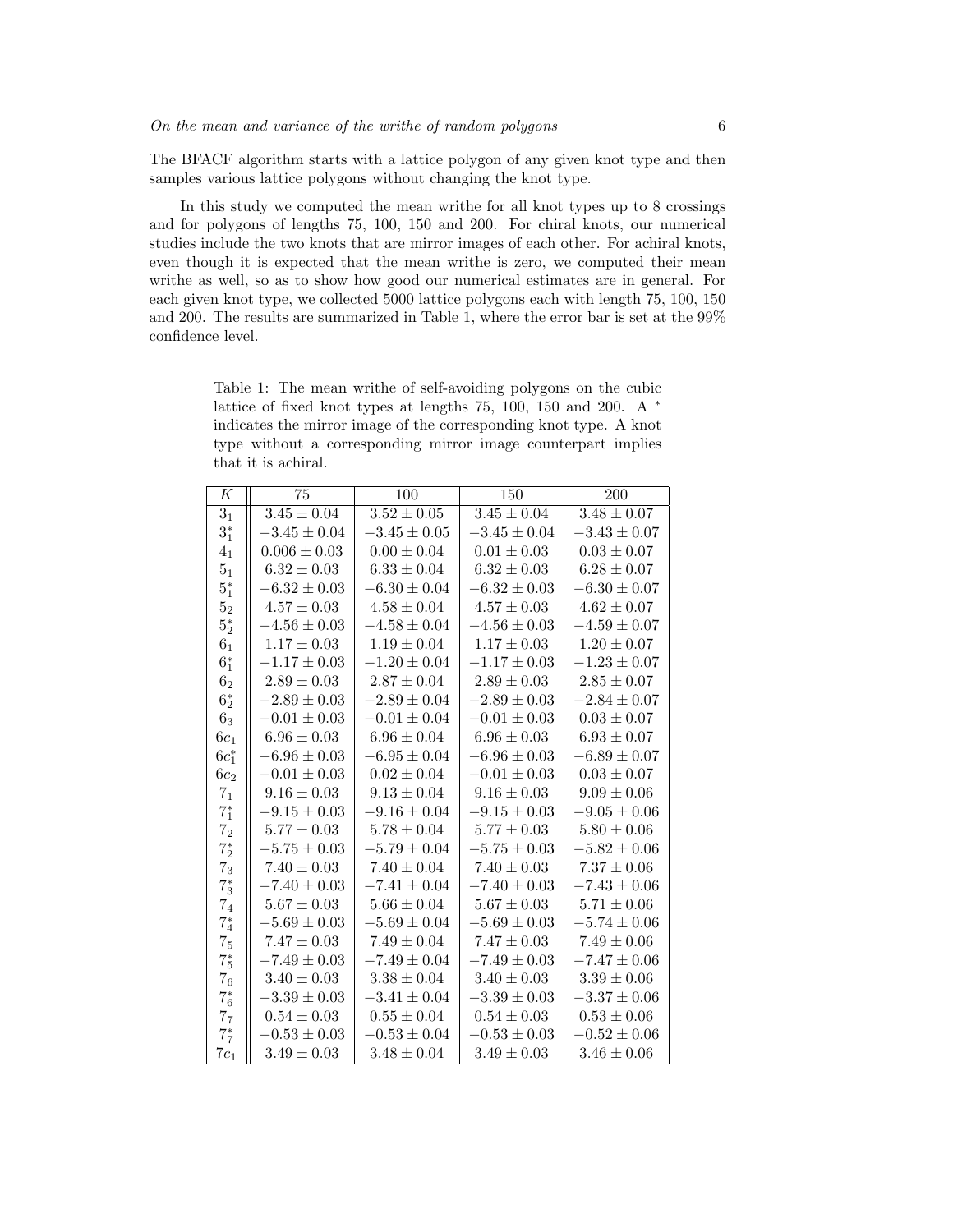On the mean and variance of the writhe of random polygons 7

| K                   | 75               | 100              | 150              | 200              |
|---------------------|------------------|------------------|------------------|------------------|
| $7c_1^*$            | $-3.47 \pm 0.03$ | $-3.47 \pm 0.04$ | $-3.47 \pm 0.03$ | $-3.49 \pm 0.06$ |
| 8 <sub>1</sub>      | $2.34\pm0.03$    | $2.38\pm0.03$    | $2.34 \pm 0.03$  | $2.44\pm0.06$    |
| $8^*_1$             | $-2.36 \pm 0.03$ | $-2.37\pm0.04$   | $-2.36\pm0.03$   | $-2.42 \pm 0.06$ |
| 8 <sub>2</sub>      | $5.70\pm0.02$    | $5.69\pm0.04$    | $5.70\pm0.02$    | $5.65\pm0.06$    |
| $8^\ast_2$          | $-5.69\pm0.03$   | $-5.70 \pm 0.03$ | $-5.69\pm0.03$   | $-5.66 \pm 0.06$ |
| $8_3$               | $0.00\pm0.03$    | $0.02 \pm 0.03$  | $0.00\pm0.03$    | $-0.01 \pm 0.06$ |
| 8 <sub>4</sub>      | $1.73\pm0.02$    | $1.71\pm0.04$    | $1.73\pm0.02$    | $1.67\pm0.06$    |
| $8^\ast_4$          | $-1.73\pm0.03$   | $-1.72 \pm 0.04$ | $-1.73\pm0.03$   | $-1.69 \pm 0.07$ |
| $8_5$               | $5.73\pm0.03$    | $5.75\pm0.03$    | $5.73\pm0.03$    | $5.76\pm0.06$    |
| $8^*_5$             | $-5.74\pm0.02$   | $-5.74\pm0.04$   | $-5.74\pm0.02$   | $-5.76 \pm 0.06$ |
| 8 <sub>6</sub>      | $4.07\pm0.03$    | $4.07\pm0.04$    | $4.07\pm0.03$    | $4.12\pm0.06$    |
| $8^*_6$             | $-4.07\pm0.03$   | $-4.11\pm0.03$   | $-4.07\pm0.03$   | $-4.09 \pm 0.06$ |
| 8 <sub>7</sub>      | $2.83\pm0.03$    | $2.83\pm0.03$    | $2.83\pm0.03$    | $2.78\pm0.06$    |
| $8^{\ast}_7$        | $-2.83 \pm 0.03$ | $-2.83\pm0.03$   | $-2.83\pm0.03$   | $-2.78 \pm 0.06$ |
| $8_8$               | $1.20\pm0.03$    | $1.21\pm0.03$    | $1.20\pm0.03$    | $1.18\pm0.06$    |
| $8^\ast_8$          | $-1.20\pm0.02$   | $-1.20\pm0.03$   | $-1.20\pm0.02$   | $-1.25\pm0.06$   |
| 8 <sub>9</sub>      | $0.00 \pm 0.02$  | $0.00\pm0.04$    | $0.00 \pm 0.02$  | $0.00\pm0.06$    |
| $8_{10}$            | $2.87\pm0.03$    | $2.87\pm0.03$    | $2.87\pm0.03$    | $2.88 \pm 0.06$  |
| $8^{*}_{10}$        | $-2.88 \pm 0.02$ | $-2.86\pm0.03$   | $-2.88 \pm 0.02$ | $-2.82 \pm 0.06$ |
| $8_{11}$            | $3.98\pm0.03$    | $3.98 \pm 0.03$  | $3.98\pm0.03$    | $4.00\pm0.06$    |
| $8^{*}_{11}$        | $-3.97\pm0.02$   | $-3.95\pm0.03$   | $-3.97\pm0.02$   | $-3.99 \pm 0.06$ |
| $\bf 8_{12}$        | $-0.01\pm0.03$   | $-0.02\pm0.04$   | $-0.01\pm0.03$   | $0.00 \pm 0.06$  |
| $8_{13}$            | $1.12\pm0.02$    | $1.11\pm0.03$    | $1.12 \pm 0.02$  | $1.07 \pm 0.06$  |
| $8^*_{13}$          | $-1.11\pm0.02$   | $-1.12\pm0.04$   | $-1.11\pm0.02$   | $-1.11 \pm 0.06$ |
| $8_{14}$            | $4.06\pm0.03$    | $4.09\pm0.03$    | $4.06 \pm 0.03$  | $4.09\pm0.06$    |
| $8^{*}_{14}$        | $-4.06\pm0.03$   | $-4.06\pm0.03$   | $-4.06\pm0.03$   | $-4.03 \pm 0.06$ |
| $8_{15}$            | $8.00\pm0.02$    | $8.02\pm0.03$    | $8.00\pm0.02$    | $8.03\pm0.06$    |
| $8^{*}_{15}$        | $-7.99\pm0.02$   | $-8.01 \pm 0.03$ | $-7.99\pm0.02$   | $-8.04 \pm 0.06$ |
| $\bf 8_{16}$        | $2.83\pm0.02$    | $2.83\pm0.03$    | $2.83\pm0.02$    | $2.81\pm0.06$    |
| $8^{*}_{16}$        | $-2.82 \pm 0.02$ | $-2.82 \pm 0.03$ | $-2.82 \pm 0.02$ | $-2.83 \pm 0.06$ |
| $8_{17}$            | $-0.01\pm0.03$   | $0.02\pm0.03$    | $-0.01\pm0.03$   | $-0.07 \pm 0.06$ |
| $8_{18}$            | $0.01\pm0.03$    | $-0.01\pm0.03$   | $0.01\pm0.03$    | $0.00\pm0.06$    |
| $8_{19}$            | $8.81 \pm 0.03$  | $8.80 \pm 0.04$  | $8.81\pm0.03$    | $8.81 \pm 0.07$  |
| $8^{*}_{19}$        | $-8.80 \pm 0.03$ | $-8.80 \pm 0.04$ | $-8.80 \pm 0.03$ | $-8.87 \pm 0.07$ |
| $8_{20}$            | $1.92 \pm 0.03$  | $1.91 \pm 0.04$  | $1.92 \pm 0.03$  | $1.96 \pm 0.07$  |
| $8^{*}_{20}$        | $-1.91 \pm 0.03$ | $-1.93\pm0.04$   | $-1.91\pm0.03$   | $-1.91\pm0.06$   |
| $8_{21}$            | $4.68 \pm 0.03$  | $4.69 \pm 0.04$  | $4.68 \pm 0.03$  | $4.76 \pm 0.06$  |
| $8^{*}_{21}$        | $-4.68 \pm 0.03$ | $-4.70 \pm 0.04$ | $-4.68 \pm 0.03$ | $-4.73 \pm 0.07$ |
| $8c_1$              | $9.81 \pm 0.03$  | $9.78 \pm 0.04$  | $9.81 \pm 0.03$  | $9.80 \pm 0.06$  |
| $8c_1^*$            | $-9.80 \pm 0.03$ | $-9.80 \pm 0.03$ | $-9.80 \pm 0.03$ | $-9.79 \pm 0.06$ |
| $8c_2$              | $2.83\pm0.03$    | $2.86 \pm 0.04$  | $2.83 \pm 0.03$  | $2.80 \pm 0.06$  |
| $8c_2^*$            | $-2.86 \pm 0.03$ | $-2.86 \pm 0.03$ | $-2.86 \pm 0.03$ | $-2.81 \pm 0.07$ |
| $8c_3$              | $8.04 \pm 0.02$  | $8.07 \pm 0.04$  | $8.04 \pm 0.02$  | $8.06 \pm 0.06$  |
| $8c_3$ <sup>*</sup> | $-8.05 \pm 0.03$ | $-8.06 \pm 0.04$ | $-8.05 \pm 0.03$ | $-8.04 \pm 0.06$ |
| $8c_4$              | $1.09 \pm 0.03$  | $1.10 \pm 0.03$  | $1.09 \pm 0.03$  | $1.13 \pm 0.06$  |
| $8c_{4}^{*}$        | $-1.09 \pm 0.03$ | $-1.06 \pm 0.03$ | $-1.09 \pm 0.03$ | $-1.08 \pm 0.06$ |
| $8c_5$              | $-0.01 \pm 0.03$ | $-0.02 \pm 0.04$ | $-0.01 \pm 0.03$ | $0.03 \pm 0.07$  |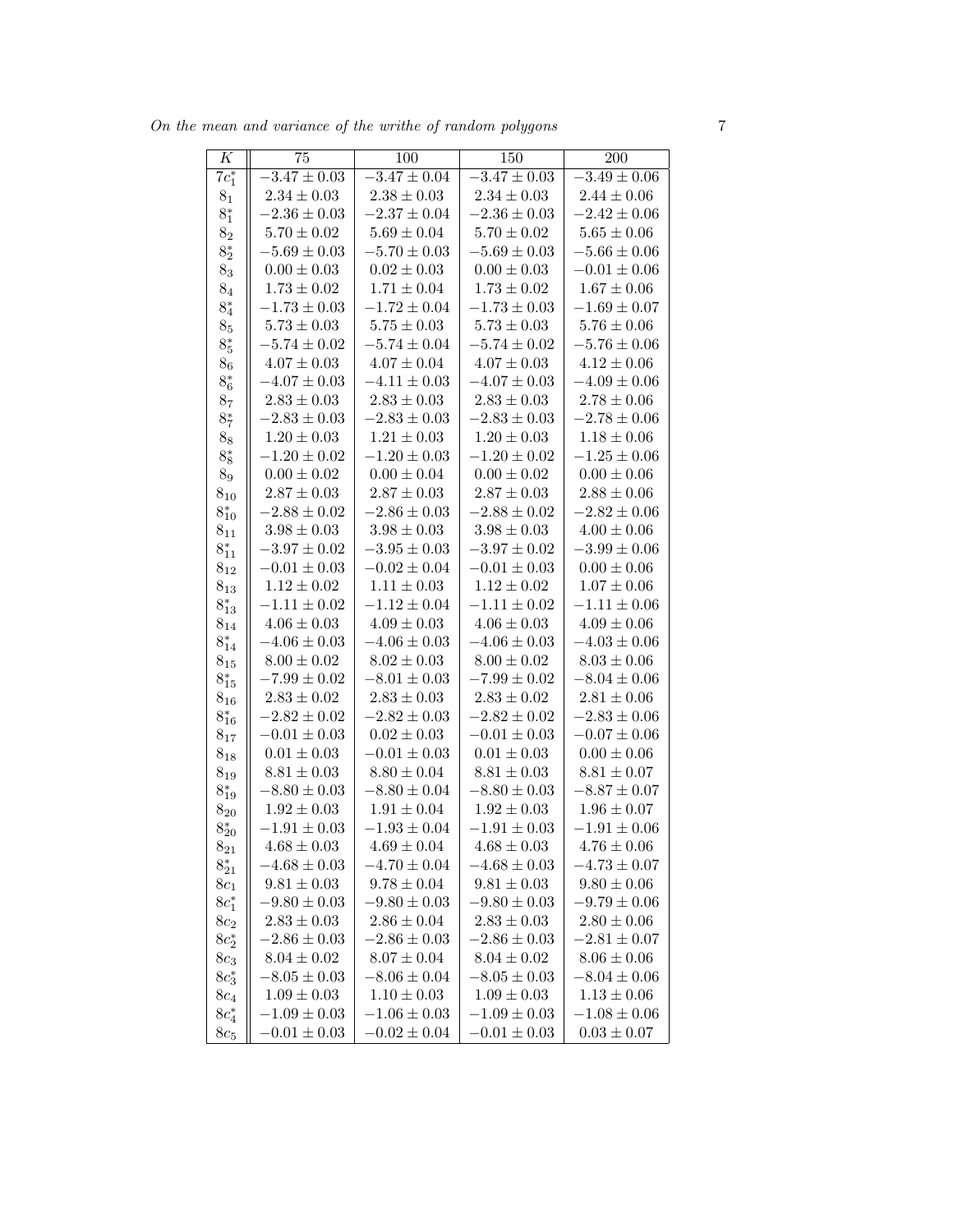It appears from our numerical study that the mean writhe values are rather stable in the sense that as the lengths of the polygons increase, the mean writhe values only fluctuate within a narrow interval that does not include zero in the case of the chiral knots in our study. These results suggest that the mean writhe of random polygons fluctuate around the mean writhe of some "ideal" shape. Since the random polygons studied in this section are self-avoiding polygons on the cubic lattice, it is natural for us to define an "ideal" shape for given knot type as the polygon with the shortest length for that given knot type. For example, an ideal shape for the trefoil knot has length 24 and there are 3328 such configurations (half of which are the right hand trefoils and the other half are the left hand ones) [12, 39]. We include the mean writhe of these "ideal" lattice polygons in Table 2 for comparison with Table 1. Comparison of both tables suggest that indeed the mean writhe fluctuates around the mean writhe of the knot with minimal number of steps.

Table 2: The mean writhes of ideal polygons on the cubic lattice of knot types up to 8 crossings. The data for a mirror image is not shown since it can be obtained by the symmetry argument.

| Κ              | mean writhe              | $#$ of polygons | chirality |
|----------------|--------------------------|-----------------|-----------|
| 0 <sub>1</sub> | $0.000000 \pm nan$       | 3               | achiral   |
| 3 <sub>1</sub> | $3.441707 \pm 0.018019$  | 1664            | chiral    |
| 4 <sub>1</sub> | $0.111842 \pm 0.016440$  | 1824            | achiral   |
| 5 <sub>1</sub> | $6.228417 \pm 0.007563$  | 3336            | chiral    |
| 5 <sub>2</sub> | $4.528091 \pm 0.014957$  | 57456           | chiral    |
| 6 <sub>1</sub> | $1.095703 \pm 0.011326$  | 3072            | chiral    |
| 6 <sub>2</sub> | $2.788743 \pm 0.010422$  | 16416           | chiral    |
| 6 <sub>3</sub> | $0.155405 \pm 0.013357$  | 1776            | achiral   |
| 7 <sub>1</sub> | $9.215548 \pm 0.031597$  | 16980           | chiral    |
| 7 <sub>2</sub> | $5.751980 \pm 0.009182$  | 168180          | chiral    |
| $7_3$          | $7.475000 \pm 0.011296$  | 240             | chiral    |
| 7 <sub>4</sub> | $5.571429 \pm 0.012323$  | 84              | chiral    |
| 7 <sub>5</sub> | $7.271574 \pm 0.007981$  | 4728            | chiral    |
| 7 <sub>6</sub> | $3.440762 \pm 0.013264$  | 17016           | chiral    |
| 7 <sub>7</sub> | $0.511905 \pm 0.017055$  | 252             | chiral    |
| $\bf 8_1$      | $2.411021 \pm 0.013715$  | 11868           | chiral    |
| $8_{2}$        | $5.544764 \pm 0.009436$  | 45840           | chiral    |
| $8_3$          | $0.000000 \pm n a n$     | 12              | achiral   |
| 8 <sub>4</sub> | $1.655216 \pm 0.006650$  | 23928           | chiral    |
| 8 <sub>5</sub> | $5.625000 \pm 0.010979$  | 576             | chiral    |
| 8 <sub>6</sub> | $4.007609 \pm 0.008857$  | 5520            | chiral    |
| 8 <sub>7</sub> | $2.750000 \pm nan$       | 24              | chiral    |
| $8_8$          | $1.080769 \pm 0.020181$  | 1560            | chiral    |
| 89             | $-0.007143 \pm 0.009418$ | 17640           | achiral   |
| $8_{10}$       | $3.007143 \pm 0.008567$  | 840             | chiral    |
| $8_{11}$       | $4.125000 \pm 0.012758$  | 96              | chiral    |
| $8_{12}$       | $0.328704 \pm 0.009443$  | 1296            | achiral   |
| $8_{13}$       | $1.183364 \pm 0.022171$  | 13056           | chiral    |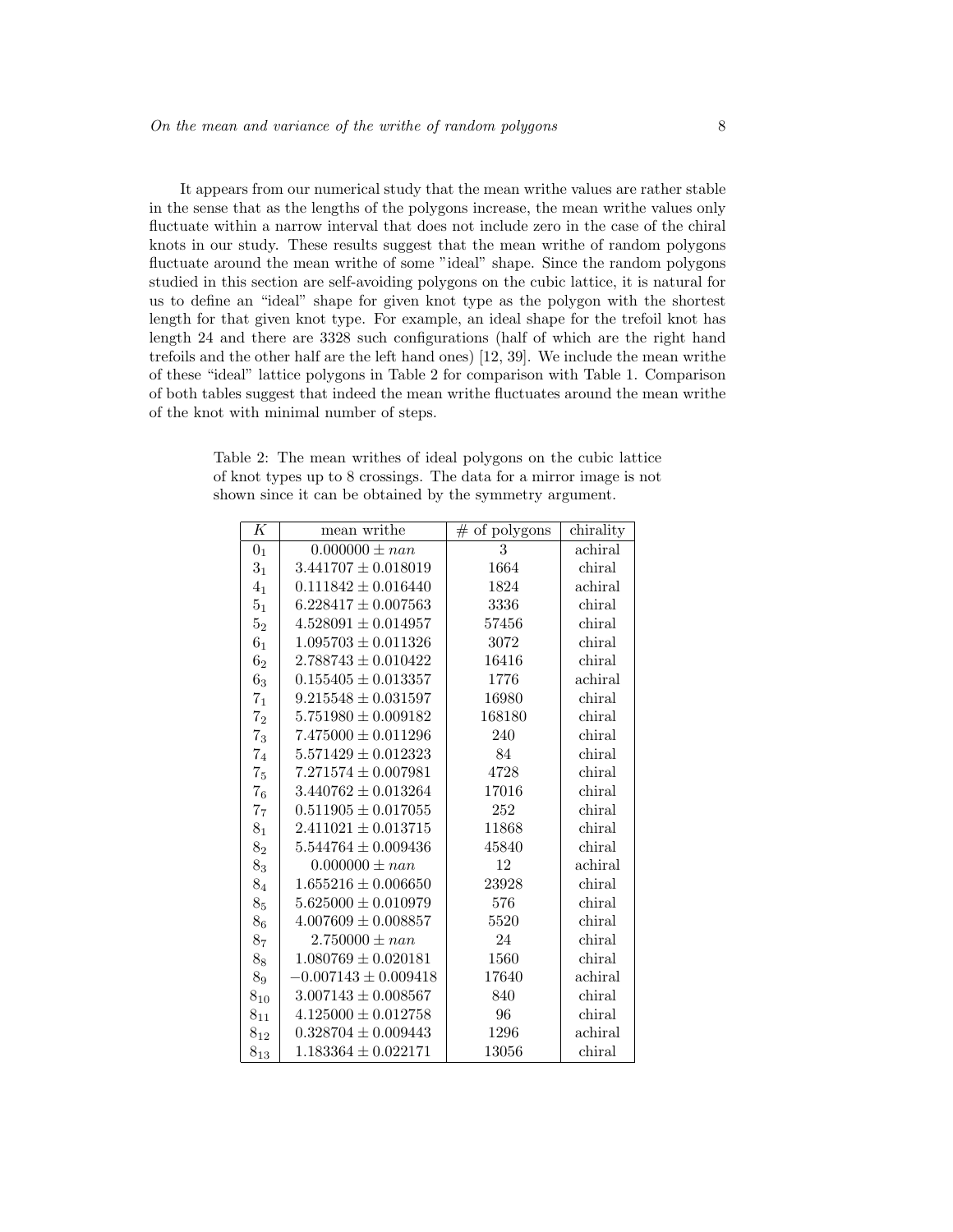| K        | mean writhe              | $\#$ of polygons | chirality |
|----------|--------------------------|------------------|-----------|
| $8_{14}$ | $3.983333 \pm 0.008958$  | 360              | chiral    |
| $8_{15}$ | $7.884800 \pm 0.014484$  | 40104            | chiral    |
| $8_{16}$ | $2.625000 \pm 0.018042$  | 48               | chiral    |
| $8_{17}$ | $-0.048962 \pm 0.009660$ | 26592            | achiral   |
| $8_{18}$ | $-0.270270 \pm 0.007844$ | 1776             | achiral   |
| $8_{19}$ | $8.759005 \pm 0.009449$  | 6996             | chiral    |
| $8_{20}$ | $2.100000 \pm 0.011180$  | 120              | chiral    |
| $8_{21}$ | $4.535118 \pm 0.010979$  | 28020            | chiral    |

On the mean and variance of the writhe of random polygons 9

Figure 2 is a visualization of the comparison between the mean writhe values (of polygons with different lengths but fixed knot types) and that of the polygons that represent the ideal shapes of the same knot types (though the specific knot types are not shown in the figure).



Figure 2. Comparison between overall mean writhe values and that of the ideal shape polygons (minimum length polygons).

Based on this observations one thus could conjecture that the following happens for most chiral knots: if the mean writhe of a chiral knot at some initial "ideal" shape is a non-zero number, then the mean writhe of a random polygon of the same knot type will stay in an interval containing this value, but not containing zero, as the length of the polygon increases. If this were true in general, then the mean writhe would indeed be a very useful tool in detecting chiral knots in random polygons with the same knot type. Furthermore we would like to propose that in that case the sign of the mean writhe would be a topological invariant of chiral knots and therefore provide a very useful method for knot identification. It is important to highlight that the ideal lattice knots are not easy to enumerate in general. Thus the ideal lattice polygons presented in Table 1 are obtained by computer searches and are not theoretically proven (except for the cases of  $3<sub>1</sub>$ ,  $4<sub>1</sub>$  and  $5<sub>1</sub>$  [39]), nor is the list of all such ideal polygons proven to be exhaustive.

For off lattice knots in  $\mathbb{R}^3$ , it is difficult to generate large samples for each knot type. This is due to the fact that the commonly used crankshaft algorithm and the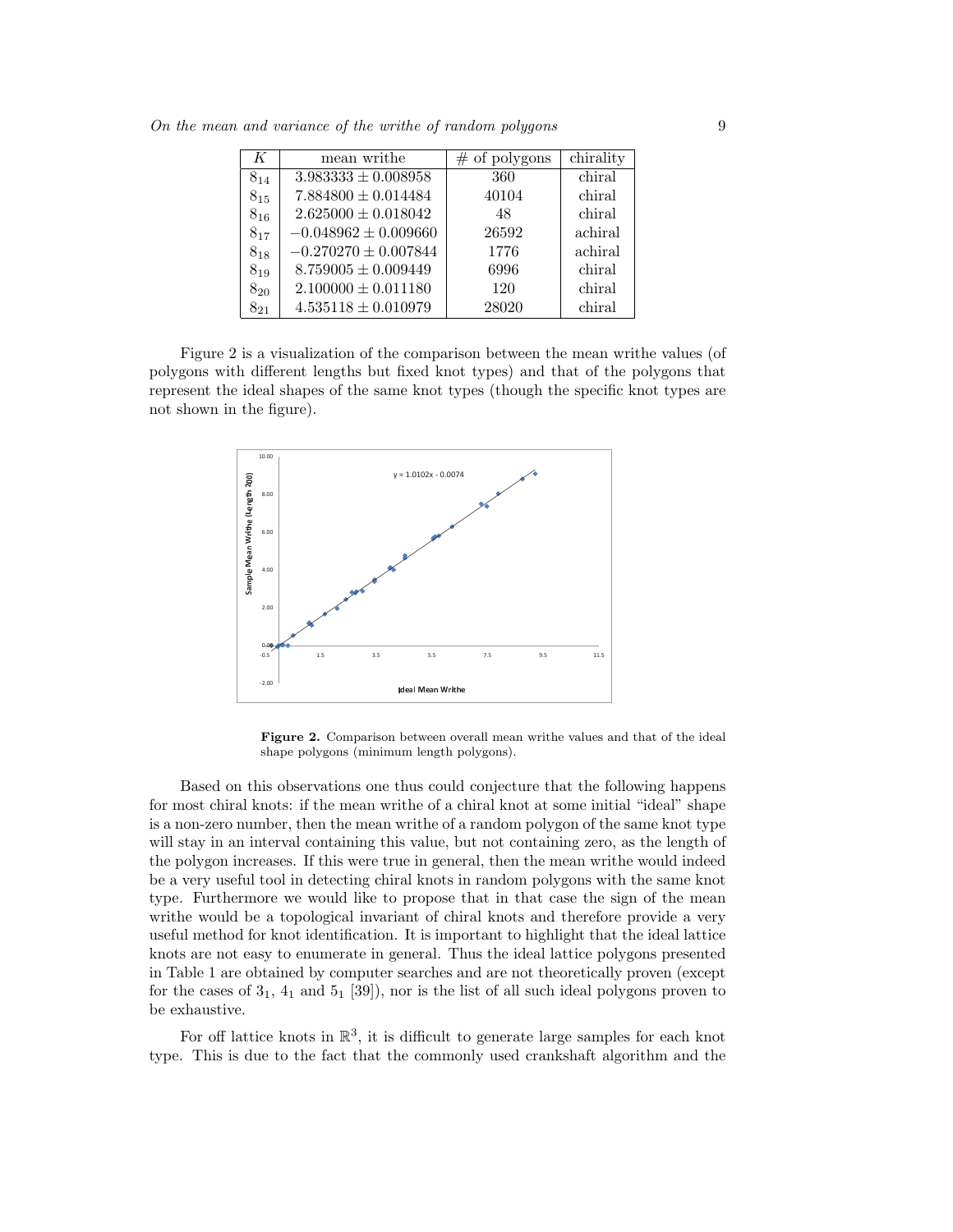generalized hedgehog algorithm sample over the entire space of equilateral polygons. To generate a large sample of equilateral random polygons with a given knot type, one would have to take one of the following two approaches. The first one is simply generate an equilateral random polygon with the desired length and then use the knot polynomials to determine its knot type (and only keep the ones that match the desired knot type). The other approach is to start with an equilateral polygon with the given knot type and then apply local crankshaft moves that do not change the knot type. Both methods have severe drawbacks and are extremely time consuming. For example, when the length of the polygon is long, most polygons generated may have knot types that are more complicated than the knot polynomials can distinguish (and the polynomial computation time for such polygons will be very long too). As for the second method, it may require a very long run time to get an equilateral polygon that is sufficiently de-correlated to the starting polygon.

#### 4. The variance of writhe of the equilateral random polygons

Let  $EP_n$  be an equilateral random polygon of n edges. In this section we discuss the variance of the writhe of  $EP_n$ . From now on we will denote the writhe of  $EP_n$  by  $w(EP_n)$ . We conjecture that the variance of  $w(EP_n)$  behaves as  $O(n \ln n)$ , namely as the order of the mean average crossing number (mean ACN) of  $EP_n$  and provide some numerical evidence of this.

Let  $\ell_1, \ell_2, ..., \ell_n$  be the consecutive edges of  $EP_n$ . So if we let  $X_0, X_1, ...,$  $X_n = X_0$  be the consecutive vertices of  $E P_n$ , then  $\ell_k = \overline{X_{k-1} X_k}$  ( $1 \le k \le n$ ). If we let  $w_{ij}$  be the mean writhe between  $\ell_i$  and  $\ell_j$ , then the writhe of  $EP_n$  is simply the sum of the  $e(\ell_i, \ell_j)$ 's:

$$
w(EP_n) = \sum_{1 \le i < j \le n} w_{ij} = \frac{1}{2} \sum_{1 \le i, j \le n} w_{ij},
$$

and

$$
E(w(EP_n)) = \sum_{1 \le i < j \le n} E(w_{ij}) = \frac{1}{2} \sum_{1 \le i, j \le n} E(w_{ij}).
$$

By a simple symmetry argument, one has  $E(w_{ij}) = 0$  (since  $\ell_i$  and  $\ell_j$  have equal chance to take the positions that are mirror image to each other which would produce opposite crossing signs as shown in Figure 1), therefore we must have  $E(w(EP_n)) = 0$ , where  $EP_n$  is taken over the entire ensemble of equilateral random polygons with length n. not some special ones with a fixed knot type. Figure 3 summarizes our numerical estimates of the mean writhe of equilateral random polygons of various lengths, which  $\text{complex}$  completely agrees with this theoretical observation.

$$
E((w(EP_n) - E(w(EP_n))^{2})
$$
  
=  $E(w^{2}(EP_n))$   
=  $\frac{1}{4}E(\sum_{1 \le i,j,m,k \le n} w_{ij}w_{mk})$   
=  $\frac{1}{4} \sum_{1 \le i,j,m,k \le n} E(w_{ij}w_{mk}).$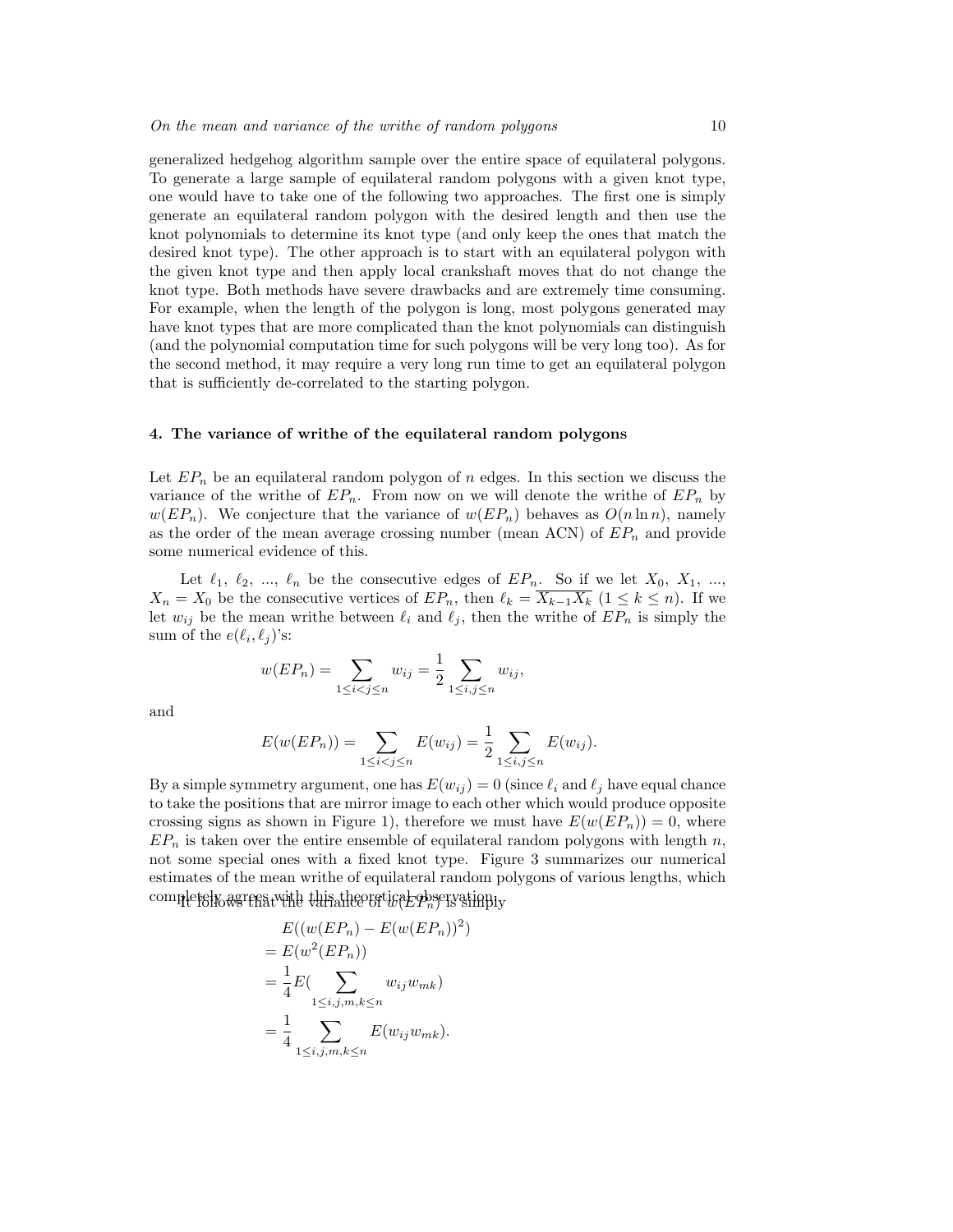

Figure 3. 99% confidence intervals for the mean writhe of equilateral polygons. The polygons are generated using the crankshaft algorithm. The sample size for each length is 500,000 and the error bars are at the 99% confidence level. The writhe is computed using the Gaussian formula given in (1).

In the case that  $i = m$  and  $j = k$ , namely that  $w_{ij}$  and  $w_{mk}$  stand for the writhe of the same pair of edges  $\ell_i$  and  $\ell_j$ , then we should have  $E(w_{ij}w_{mk}) \approx 0$ . Although  $w_{ij}$  and  $w_{mk}$  are not independent and we cannot take the expected values of them separately, they are almost independent when the two pairs are reasonably far away from each other. And even when they are not, most configurations would have close counterparts that produce the opposite signs. Thus we suspect that the behavior of  $E(w^2(EP_n))$  is dominated by the terms  $E(w_{ij}^2)$  in the above. Since for each fixed pair of edge  $\ell_i$  and  $\ell_j$ , the sign of the crossing between them in any projection (where there is a crossing between them) is the same, it follows that  $|w_{ij}| = a(\ell_i, \ell_j)$ , where  $a(\ell_i, \ell_j)$  is the average crossing number between  $\ell_i$  and  $\ell_j$ . Hence we have  $w_{ij}^2 = a^2(\ell_i, \ell_j)$ . In the following, we provide an analysis to show that  $\sum_{1 \leq i,j \leq n} E(w_{ij}^2) = \sum_{1 \leq i,j \leq n} E(a^2(\ell_i, \ell_j))$  behaves as  $O(n \ln n)$ . For the convenience of our reader, we include some basic results about the density distribution functions of the vertices of an equilateral random polygon. More details can be found in [14].

Let  $X_k$  be the k-th vertex of an  $EP_n$  and let  $h_k$  be its density function, then

$$
h_k(X_k) = \left(\sqrt{\frac{3}{2\pi\sigma_{nk}^2}}\right)^3 \exp\left(-\frac{3|X_k|^2}{2\sigma_{nk}^2}\right) + O\left(\frac{1}{k^{5/2}} + \frac{1}{(n-k)^{5/2}}\right), (2)
$$

where  $\sigma_{nk}^2 = \frac{k(n-k)}{n}$  $\frac{n-k}{n}$ . On the other hand, if  $X_1, X_{k+1}$  and  $X_{k+2}$  are the first,  $(k+1)$ st and  $(k + 2)$ -nd vertices of an  $EP_n$ ; then their joint probability density function  $h_k(X_1, X_{k+1}, X_{k+2})$  can be approximated by

$$
\varphi(X_1)\varphi(X_{k+2} - X_{k+1}) \left(\frac{3}{2\pi\sigma_{nk}^2}\right)^{\frac{3}{2}} \exp\left(-\frac{3|X_{k+1}|^2}{2\sigma_{nk}^2}\right),\tag{3}
$$

where  $\sigma_{nk}^2 = \frac{k(n-k)}{n}$  $\frac{n-k}{n}$  and the error term is at most of order O  $\left(\frac{1}{k^{5/2}}+\frac{1}{(n-k)^{5/2}}\right)$ .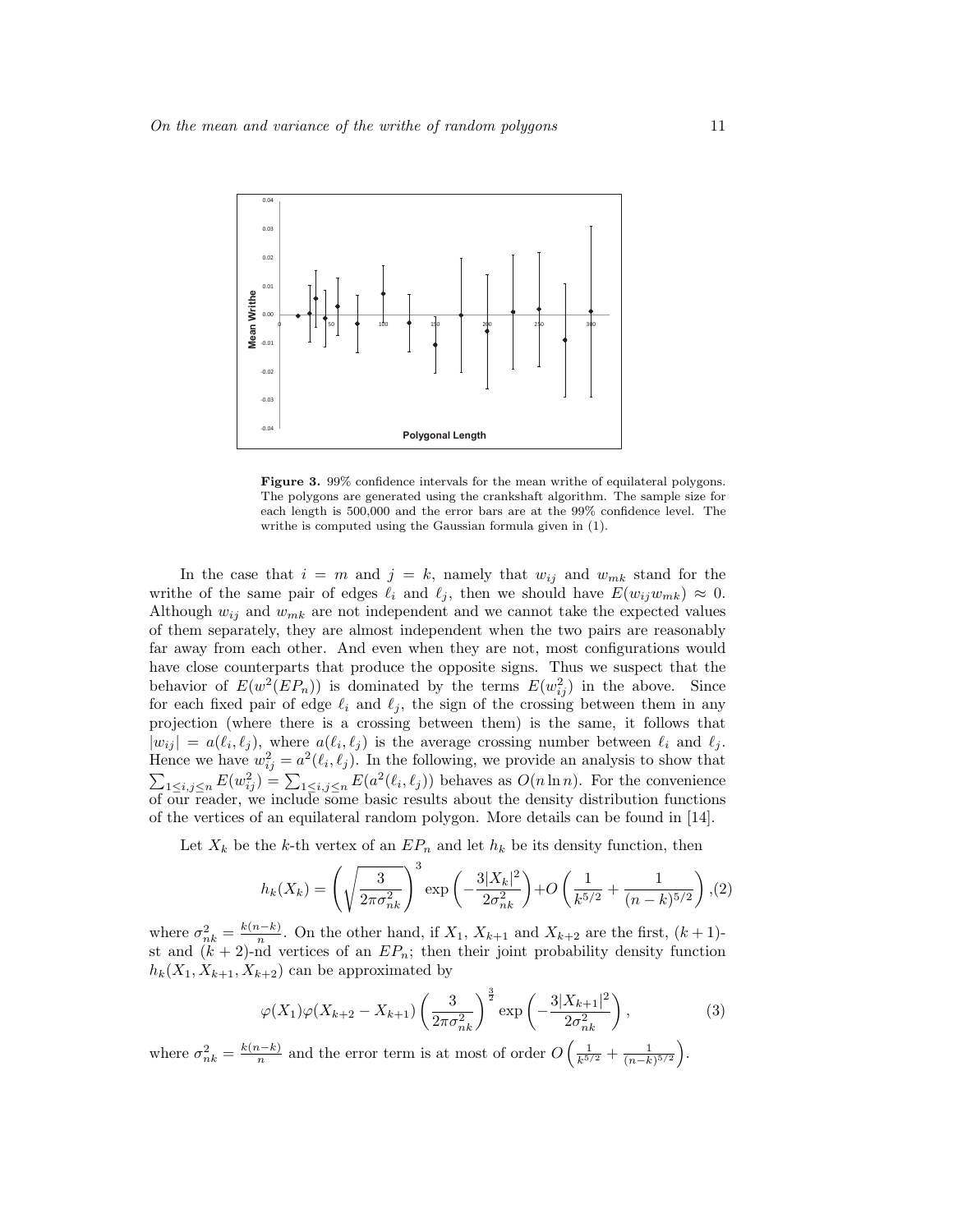Let  $\ell'_1$  and  $\ell'_2$  be two random edges (of unit length) in  $\mathbb{R}^3$  with one end points fixed (they are NOT two consecutive edges along a random polygon). Let us consider  $a(\ell'_1, \ell'_2)$ . Assume that P and P<sub>1</sub> are the end points of  $\ell'_1$  and Q, Q<sub>1</sub> are the end points of  $\ell'_2$  and let  $r = |P - Q| \geq b$ , where b is some rather arbitrary positive constant. For example we can just pick  $b = 4$ . If we assume that  $P_1$  and  $Q_1$  are uniformly distributed on the spheres centered at  $P$  and  $Q$  respectively, then we have

$$
E(a^2(\ell'_1, \ell'_2)) = \frac{1}{18\pi^2 r^4} + O(\frac{1}{r^5}).
$$
\n(4)

Let us outline a proof of this fact. Without loss of generality, let us assume that  $P = O$  and Q is on the positive z-axis. Let  $\theta_1$  be the angle between  $U_1 = \overline{PP_1}$  and  $t = 0$  and  $\ell_2$  is on the positive z axis. Let  $\ell_1 = \overline{QQ_1}$  and the z-axis. Furthermore, let  $\phi$  the z-axis and  $\theta_2$  be the angle between  $U_2 = \overline{QQ_1}$  and the z-axis. Furthermore, let  $\phi$ be the angle between the projections of  $U_1$  and  $U_2$  on the xy-plane. See Figure 4.



**Figure 4.** The relationship between two random edges  $\ell'_1$  and  $\ell'_2$ .

By [19], 
$$
a(\ell_1, \ell_2)
$$
 is given by  
\n
$$
\frac{1}{2\pi} \int_{\ell_1} \int_{\ell_2} \frac{|(\dot{\gamma}_1(t), \dot{\gamma}_2(s), \gamma_1(t) - \gamma_2(s))|}{|\gamma_1(t) - \gamma_2(s)|^3} dt ds,
$$
\n(5)

where  $\gamma_1$  and  $\gamma_2$  are the arclength parameterizations of  $\ell'_1$  and  $\ell'_2$  respectively, and  $(\dot{\gamma}_1(t), \dot{\gamma}_2(s), \gamma_1(t)-\gamma_2(s))$  is the triple scalar product of  $\dot{\gamma}_1(t), \dot{\gamma}_2(s)$ , and  $\gamma_1(t)-\gamma_2(s)$ . Using this, it was derived in [14] that

$$
a(\ell'_1, \ell'_2) = \frac{1}{2\pi r^2} \sin \phi \sin \theta_1 \sin \theta_2 + O(\frac{1}{r^3}).
$$

It follows that

$$
a^{2}(\ell'_{1}, \ell'_{2}) = \frac{1}{4\pi^{2}r^{4}}\sin^{2}\phi\sin^{2}\theta_{1}\sin^{2}\theta_{2} + O(\frac{1}{r^{5}}).
$$

It is known that  $\phi$  is uniformly distributed over  $[0, \pi]$  and that  $\phi$ ,  $\theta_1$ , and  $\theta_2$  are independent; furthermore, the probability density functions for  $\theta_1$  and  $\theta_2$  are  $\frac{1}{2} \sin \theta_1$ and  $\frac{1}{2} \sin \theta_2$ . Thus

$$
E(a^{2}(\ell'_{1},\ell'_{2})) = \int \int a^{2}(\ell_{1},\ell_{2}) \varphi(U_{1}) \varphi(U_{2}) dU_{1} dU_{2}
$$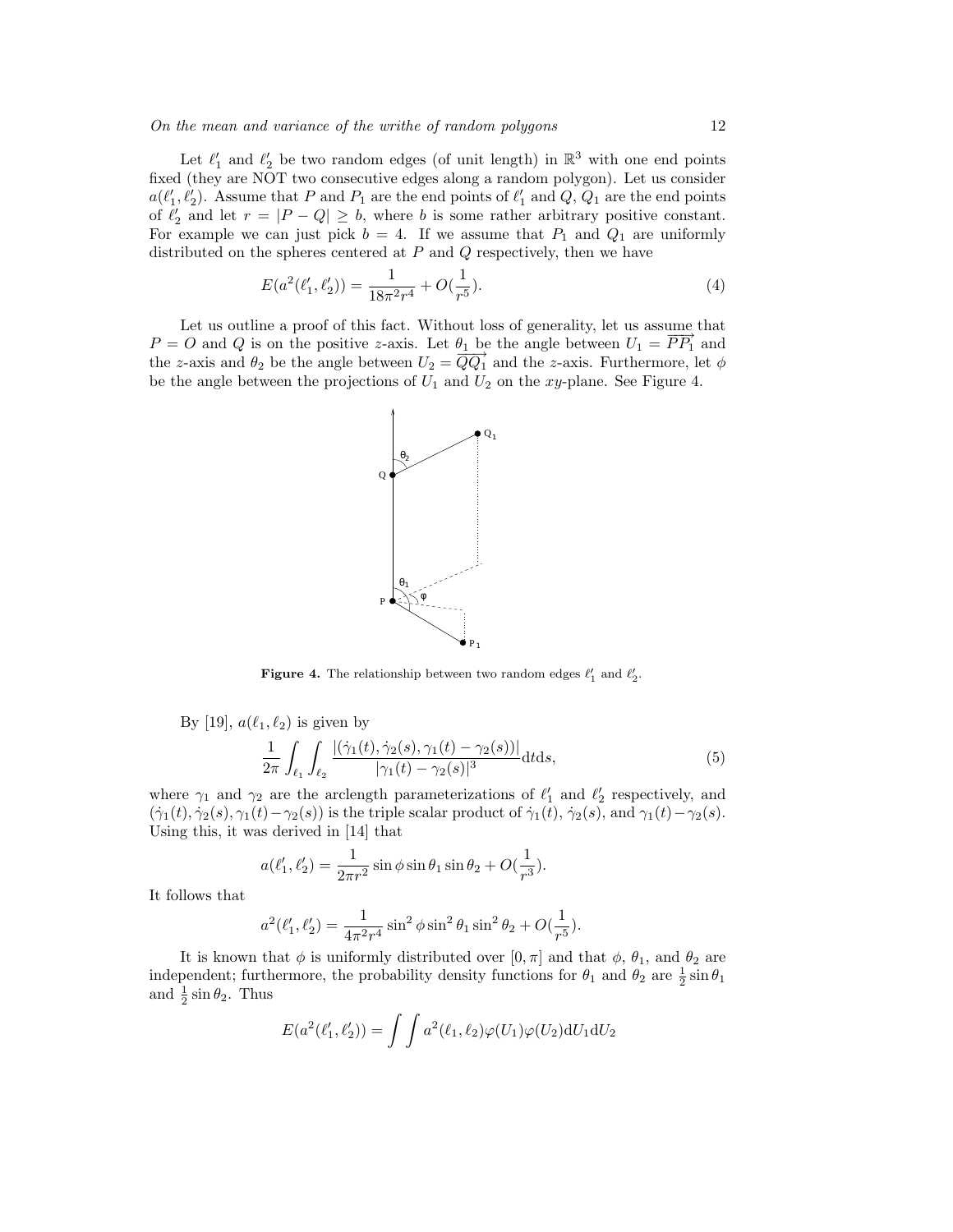On the mean and variance of the writhe of random polygons 13

$$
= \frac{1}{16\pi^3 r^4} \int_0^{\pi} \int_0^{\pi} \int_0^{\pi} \sin^2 \phi \sin^3 \theta_1 \sin^3 \theta_2 d\phi d\theta_1 d\theta_2 + O(\frac{1}{r^5})
$$
  
= 
$$
\frac{1}{18\pi^2 r^4} + O(\frac{1}{r^5}).
$$

Let us now return to the estimation of  $\sum_{1 \leq i,j \leq n} E(w_{ij}^2) = \sum_{1 \leq i,j \leq n} E(a^2(\ell_i, \ell_j)).$ Observe that if  $\ell_{i_1}, \ell_{j_1}, \ell_{i_2}$ , and  $\ell_{j_2}$  are edges of an  $EP_n$ , then we have  $E(a^2(\ell_{i_1}, \ell_{j_1})) =$  $E(a^2(\ell_{i_2}, \ell_{j_2}))$  whenever  $|j_1 - i_1| = |j_2 - i_2|$  or  $|j_1 - i_1| = n - |j_2 - i_2|$  by symmetry. It follows that  $\overline{a}$  $\overline{a}$ 

$$
\sum_{1 \le i,j \le n} E(a^2(\ell_i, \ell_j)) = n \sum_{3 \le j \le (n+1)/2} E(a^2(\ell_1, \ell_j)).
$$

In the above summation, j starts at 3 since  $a(\ell_1, \ell_2)$  is always 0. Let  $r_j = |X_{j-1}-X_1|$ . Since  $a(\ell_1, \ell_j)$  depends only on  $X_1, X_{j-1}$  and  $X_j$ , by (3) and (4), we have

$$
E(a^{2}(\ell_{1},\ell_{j}))
$$
\n
$$
= \int \int \int a^{2}(\ell_{1},\ell_{j})h_{j-2}(X_{1},X_{j-1},X_{j})dX_{1}dX_{j-1}dX_{j}
$$
\n
$$
= \int \int a^{2}(\ell_{1},\ell_{j})\varphi(X_{1})\varphi(X_{j}-X_{j-1})dX_{1}dX_{j}.
$$
\n
$$
\int \left( \left( \sqrt{\frac{3}{2\pi\sigma_{n(j-2)}^{2}} \right)^{3} \exp\left( -\frac{3|X_{j-1}|^{2}}{2\sigma_{n(j-2)}^{2}} \right) + O\left( \frac{1}{j^{5/2}} \right) \right) dX_{j-1}
$$
\n
$$
= \int \int a^{2}(\ell_{1},\ell_{j})\varphi(U_{1})\varphi(U_{2})dU_{1}dU_{2}.
$$
\n
$$
\int_{r_{j} < 4} \left( \left( \frac{3}{2\pi\sigma_{n(j-2)}^{2}} \right)^{\frac{3}{2}} \exp\left( -\frac{3|X_{j-1}|^{2}}{2\sigma_{n(j-2)}^{2}} \right) + O\left( \frac{1}{j^{5/2}} \right) \right) dX_{j-1}
$$
\n
$$
+ \int \int a^{2}(\ell_{1},\ell_{j})\varphi(U_{1})\varphi(U_{2})dU_{1}dU_{2}.
$$
\n
$$
\int_{r_{j} \geq 4} \left( \left( \frac{3}{2\pi\sigma_{n(j-2)}^{2}} \right)^{\frac{3}{2}} \exp\left( -\frac{3|X_{j-1}|^{2}}{2\sigma_{n(j-2)}^{2}} \right) + O\left( \frac{1}{j^{5/2}} \right) \right) dX_{j-1}
$$
\n
$$
= O(\frac{1}{j^{\frac{3}{2}}} + \frac{2}{9\pi} \int_{4}^{j^{-2}} \left( \frac{1}{r_{j}^{2}} + O(\frac{1}{r_{j}^{3}}) \right).
$$
\n
$$
\left( \frac{3}{2\pi\sigma_{n(j-2)}^{2}} \right)^{\frac{3}{2}} \exp\left( -\frac{3r_{j}^{2}}{2\sigma_{n(j-2)}^{2}} \right) dr_{j}
$$
\n<math display="block</math>

where  $U_1 = X_1$  and  $U_2 = X_j - X_{j-1}$ . Since  $\sum_{3 \le j \le n/2} \frac{1}{z_j^3}$  $\frac{1}{j^{\frac{3}{2}}}$  converges, it follows that  $\sum_{1 \leq i,j \leq n} E(a^2(\ell_i, \ell_j)) = n \sum_{3 \leq j \leq (n+1)/2} E(a^2(\ell_1, \ell_j)) = O(n \sum$  $3\leq j\leq (n+1)/2$  $\frac{1}{j^{\frac{3}{2}}}$ ) =  $O(n)$ .

Thus we conjecture that for equilateral random polygons of length  $n$ , the variance of the writhe behaves as  $O(n)$ . Table 3 shows the numerical estimate of the squared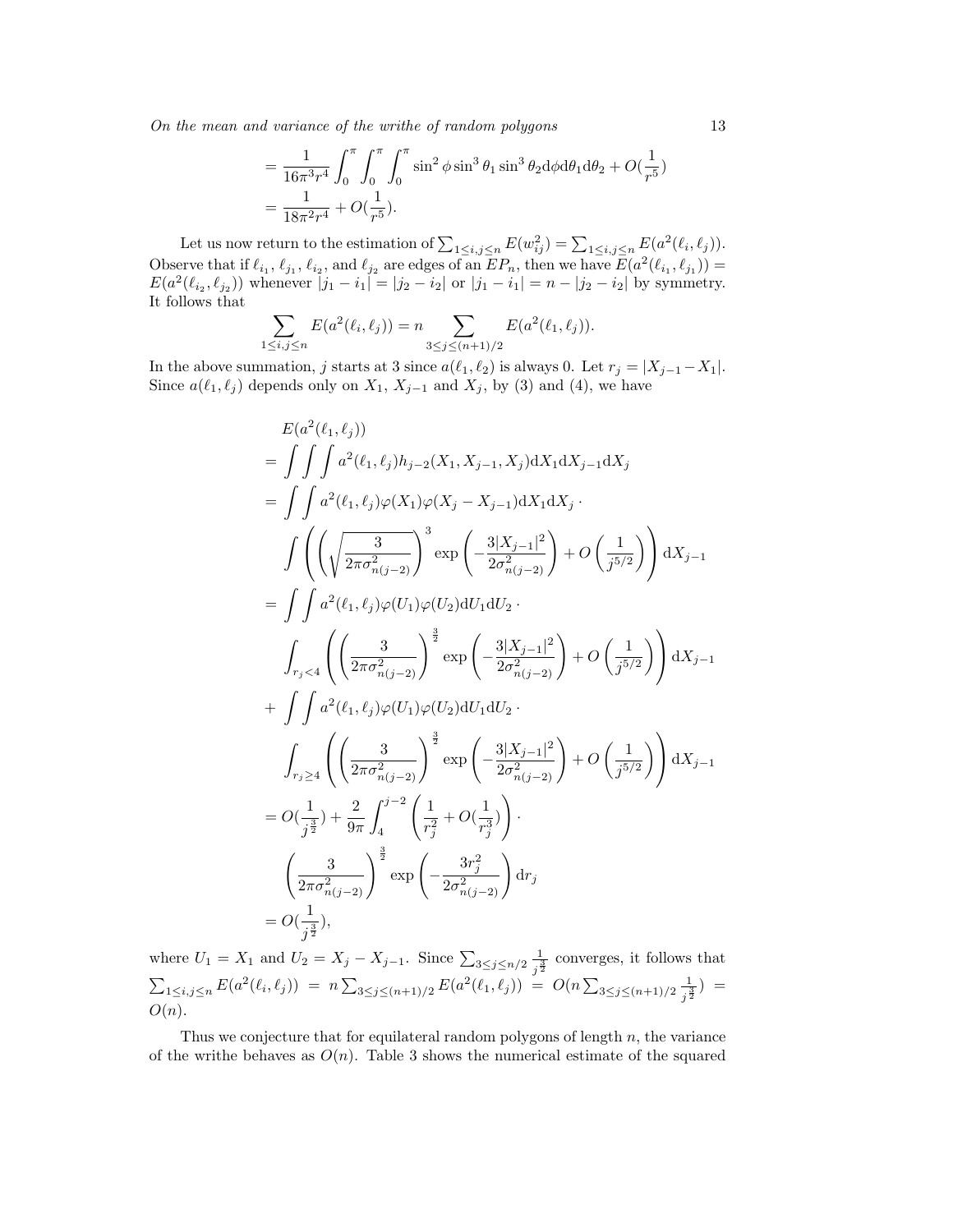writhe for the chosen lengths of the polygons. Figure 5 is the corresponding plot of Table 3. A near perfect linear relation is rather obvious from the plot, which strongly support our conjecture.

| polygon length | mean squared writhe | $95\%$ error bar |
|----------------|---------------------|------------------|
| 18             | 1.788483994         | 0.008070885      |
| 29             | 3.199573119         | 0.014280251      |
| 35             | 4.057503482         | 0.017950673      |
| 44             | 4.988473074         | 0.021343331      |
| 56             | 76.586347181        | 0.028147813      |
| 75             | 9.196751367         | 0.038991441      |
| 100            | 12.45734892         | 0.052380225      |
| 125            | 15.81068417         | 0.066056364      |
| 150            | 19.26239305         | 0.080204212      |
| 200            | 25.94806785         | 0.10663432       |
| 225            | 29.34655275         | 0.120589997      |

Table 3: The plot of the estimated mean squared writhe.



Figure 5. The estimated mean squared writhe values compared to their linear regression line.

## 5. Discussions and conclusions

DNA knots have been observed in a number of biological systems and in many of these studies it has been proposed a key role for the writhe of the molecule. This study was motivated by two questions. First can one distinguish the chirality of a knot population of the same knot type by its mean writhe? and second, what is the variance of the writhe? Our numerical results on section 3 strongly indicate that the mean writhe is an effective way of detecting the chirality of the polygons provided they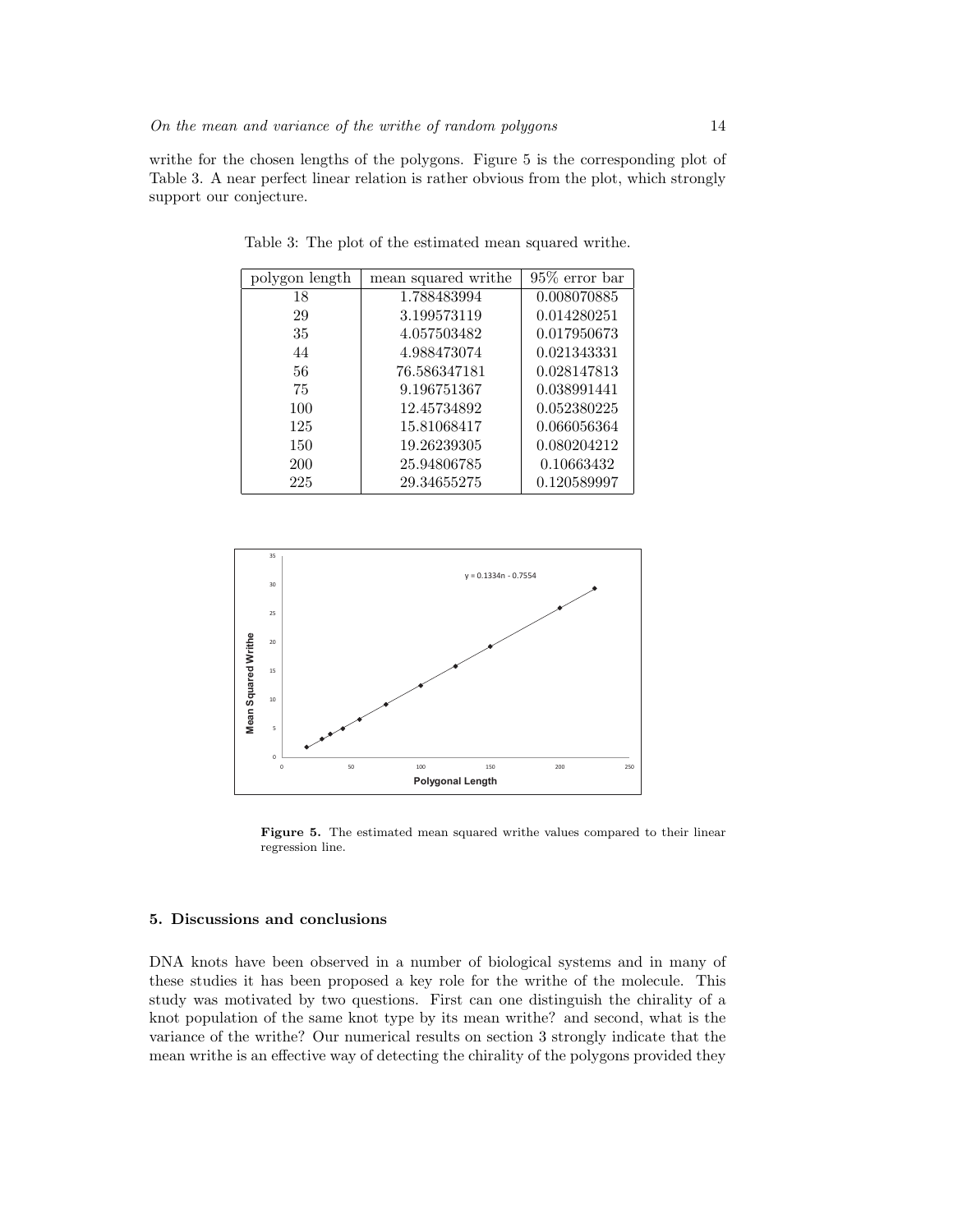have the same knot type. As the length  $n$  increases, it is clear that the mean writhe values vary only slightly, hence it is quite plausible that the signs of the mean writhe stays invariant. Indeed, a visual inspection of the confidence intervals for the mean writhe of each knot type generated using the BFACF algorithm shown in Table 1 shows no exception. Of course this does not mean that this will work for any chiral knots, since some chiral knots may have mean writhe values either equal to or very close to zero. Interestingly, these estimated mean writhe values are also close to the mean writhe values of the ideal polygons (of the corresponding knot types). Whether this is a general trend for knots with large crossing numbers remains unclear. For future studies, we plan to carry out larger scale numerical studies to cover more complicated knot types and also carry out more rigorous analysis.

In the case of equilateral random polygon, we had provided strong analytic and numerical evidence that the variance of the writhe of an equilateral random polygon behaves as a linear function of n, where n is the length of the polygon. This information is important if we are to carry out numerical studies to make inferences on the mean writhe of equilateral random polygons under various constraints (such as confined volume or fixed knot types). Though some technical challenges remain in proving this linear behavior rigorously. It is worthwhile to point out that one should not consider that  $E(w^2(EP_n)) = O(n)$  as something intuitive or obvious. For example, recall that for the uniform random polygons confined in a volume, it has been shown that the mean squared writhe behaves as  $O(n^2)$ . We strongly suspect that this is also true for the equilateral random polygons confined in a fixed volume. On the other hand, it can be shown that the mean ACN of an equilateral random polygon of  $n$  edges confined in fixed volume behaves as  $O(n^2)$  well. However, the mean ACN of an equilateral random polygon without confinement behaves as  $O(n \ln n)$  instead. So if we were to use the mean ACN (since it behaves the same as the mean squared writhe in the confined case) as a reference, we would guess that the mean squared writhe should behaves as  $O(n \ln n)$  instead. Another observation is that the determination of the maximum  $w^2(EP_n)$  values is quite difficult. In fact, the maximum writhe of a polygon with n edges (in terms of  $n$ ) is an open question. Without this, one does not even have a complete picture of the range of the distribution of  $E(w^2(EP_n))$ . This makes the prediction of  $E(w^2(EP_n))$  difficult without further information. Recently, a study has been done on the mean squared writhe of random knot diagrams [16]. There it is observed that the mean squared writhe behaves as  $O(n)$ , where n is the number of crossings in the diagram. However, the knot diagrams studied there are mostly alternating (hence minimum) knot diagrams, which are very different from the knot diagrams obtained by projecting our random polygons. Hence a direct comparison cannot be made.

#### Acknowledgments

Part of this work (Y. Diao) was supported by an internal summer grant from UNC Charlotte in 2008-2009. Y. Diao is currently supported by NSF Grants DMS-0920880 and DMS-1016460. J. Arsuaga, R. Scharein and M. Vazquez are currently supported by NSF grant DMS-0920887. J. Portillo was supported by the NIH-RISE program (R25-Gm59298) and by a grant from the Genentech Foundation to Dr. F. Bayliss.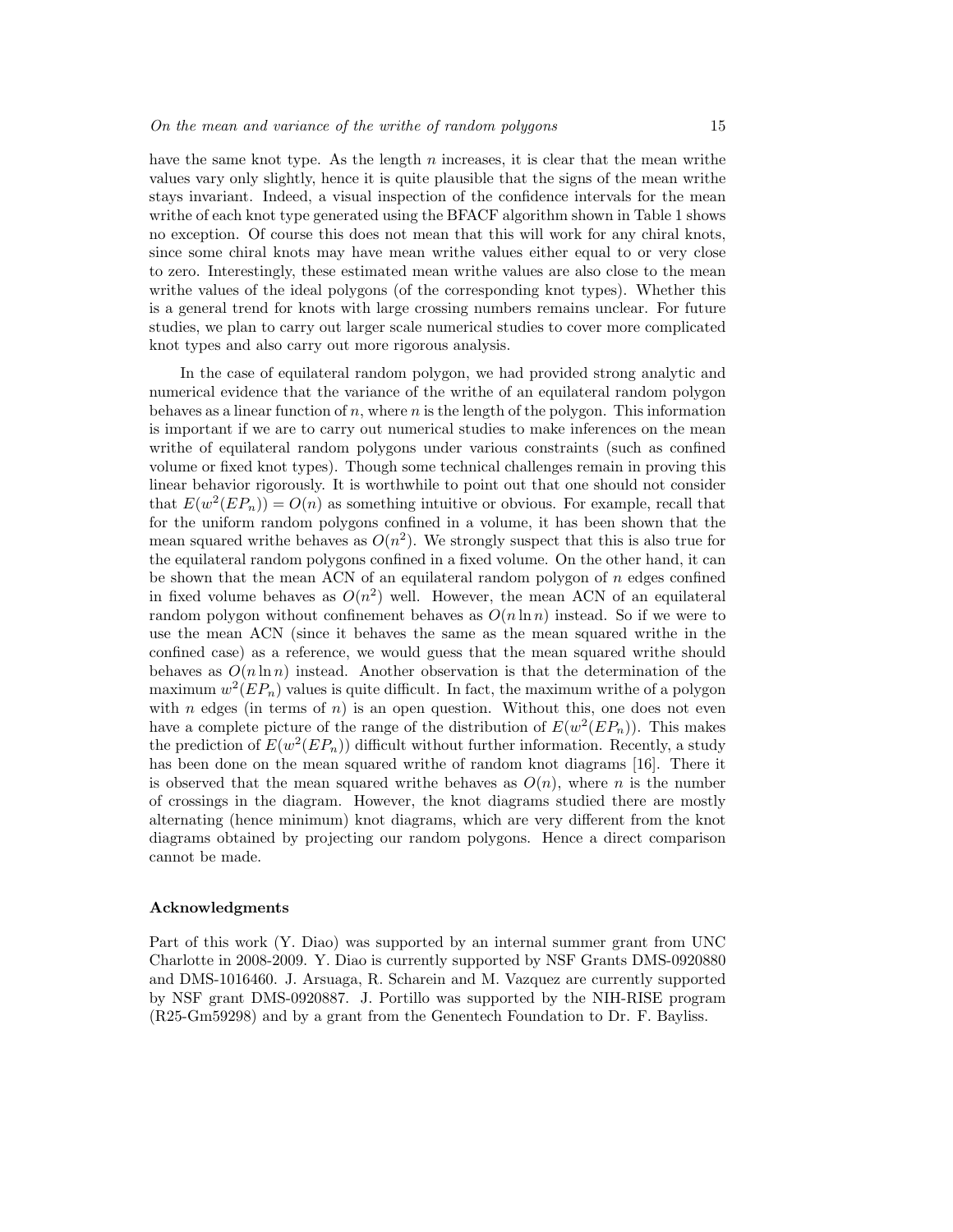#### References

- [1] Adams C 2004 The Knot Book (American Math. Society)
- [2] Arsuaga J, Borgo B, Diao Y and Sharein R 2009 The growth of the mean average crossing number of equilateral polygons in confinement J Phys A: Math Gen 42 465202–11
- [3] Arsuaga J and Diao Y 2008 DNA knotting in Spooling like conformations in Bacteriophages Journal Computational and Mathematical Methods in Medicine 9(3-4) 303–16
- [4] Arsuaga J, Vazquez M, Trigueros S, Sumners D, Roca J 2002 Knotting probability of DNA molecules confined in restricted volumes: DNA knotting in phage capsids Proc Natl Acad Sci  $U S A 99(8) 5373-7$
- [5] Arsuaga J, Vazquez M, McGuirk P, Trigueros S, Sumners D, Roca J 2005 DNA knots reveal a chiral organization of DNA in phage capsids Proc Natl Acad Sci U S A 102(26)9165–9
- [6] Baiesi M, Orlandini E and Whittington S G 2009 Interplay between writhe and knotting for swollen and compact polymers *J Chem Phys* 131(15) 154902
- [7] Blackstone T, McGuirck P,Laing C, Vazquez M, Roca J and Arsuaga J 2007 The role of writhe in DNA knotting Proceedings of International Workshop on Knot Theory for Scientific Objects OCAMI Studies Volume 1(2) Osaka Municipal Universities Press 239–50
- [8] Burde G and Zieschang H 2003 Knots (Walter de Gruyter)
- [9] Cerf C and Stasiak A 2000 A topological invariant to predict the three-dimensional writhe of ideal configurations of knots and links Proc Natl Acad Sci U S A 97(8) 3795–8
- [10] Cromwell P R 2004 Knots and Links (Cambridge University Press)
- [11] Delbrück M 1962 Knotting Problems in Biology Proc Symp Appl Math AMS 14 55–63 [12] Diao Y 1993 Minimal Knotted Polygons on the Cubic Lattice Journal of Knot Theory and its
- Ramifications  $2(4)$  413-25
- [13] Diao Y 1995 The Knotting of Equilateral Polygons in  $\mathbb{R}^3$  Journal of Knot Theory and its Ramifications 4(2) 189–96
- [14] Diao Y, Dobay A, Kusner R B, Millett K and Stasiak A 2003 J Phys A: Math Gen 36 11561–74
- [15] Diao Y and Ernst C 2005 The Average Crossing Number of Gaussian Random Walks and Polygons Physical and Numerical Models in Knot Theory, (eds. Calvo J A, Millett K C, Rawdon E J and Stasiak A) Series on Knots and Everything 36, World Scientific 275–92
- [16] Diao Y, Ernst C, Hinson K and Ziegler U 2010 The mean squared writhe of alternating random knot diagrams preprint.
- [17] Diao Y, Pippenger N and Sumners D W 1994 On Random Knots Journal of Knot Theory and its Ramifications 3(3) 419–29
- [18] Edvinsson T, Elvingson C and Arteca G 2000 Variations in molecular compactness and chain entanglement during the compression of grafted polymers Macromol Theory Simul 9 398–406
- [19] Freedman M H and He Z 1991 Divergence-free Fields: Energy and Asymptotic Crossing Number Annals of Math 134 189–229
- [20] Frisch H L and Wasserman E 1961 Chemical Topology J Amer Chem Soc 83 3789–95
- [21] Garcia M, Ilangko E and Whittington S G 1999 The writhe of polygons on the face-centered cubic lattice J Phys A: Math Gen 32 4593–600
- [22] Janse van Rensburg E J, Orlandini E, Sumners D W, Tesi M C and Whittington S G 1993 The writhe of a self-avoiding polygon J Phys A: Math Gen 26 L981-6
- [23] Janse van Rensburg E J and Whittington S G 1991 The BFACF algorithm and knotted polygons J Phys A: Math Gen 24 5553
- [24] Kimura K, Rybenkov V V, Crisona N J, Hirano T, Cozzarelli N R 1999 13S condensin actively reconfigures DNA by introducing global positive writhe: implications for chromosome condensation Cell 98(2) 239–48
- [25] Klenin K V, Vologodskii A V, Anshelevich V V, Klishko V Yu, Dykhne A M, Frank-Kamenetskii M D 1989 Variance of writhe for wormlike DNA rings with excluded volume J Biomol Struct  $Dyn$  6(4) 707–14
- [26] Krasnow M A, Stasiak A, Spengler S J, Dean F, Koller T and Cozzarelli N R 1983 Determination of the absolute handedness of knots and catenanes of DNA Nature 304 559–60
- [27] Lacher R C and Sumners D W 1991 Data structures and algorithms for computation of topological invariants of entanglements: Link, twist and writhe Computer Simulation of Polymers (eds Roe R J) (Prentice-Hall) 365–73
- [28] Laing C and Sumners D W 2006 Computing the writhe on lattices J Phys A: Math Gen 39 3535–43
- [29] Levene S D 2009 Analysis of DNA topoisomers, knots, and catenanes by agarose gel electrophoresis Methods Mol Biol 582 11–25.
- [30] Liu L F, Davis J L, Calendar R 1981 Novel topologically knotted DNA from bacteriophage P4